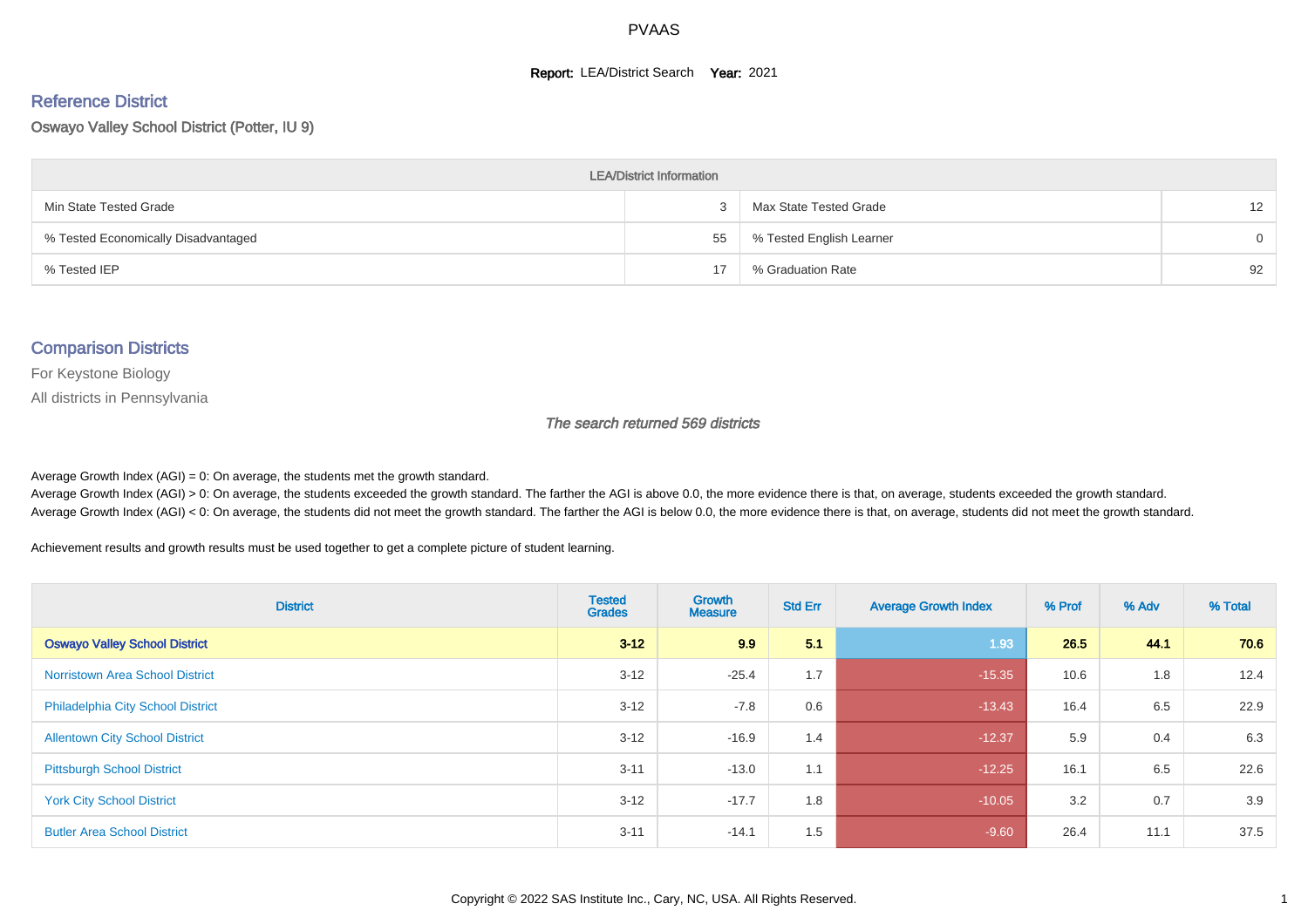| <b>District</b>                                    | <b>Tested</b><br><b>Grades</b> | <b>Growth</b><br><b>Measure</b> | <b>Std Err</b> | <b>Average Growth Index</b> | % Prof | % Adv   | % Total |
|----------------------------------------------------|--------------------------------|---------------------------------|----------------|-----------------------------|--------|---------|---------|
| <b>Oswayo Valley School District</b>               | $3 - 12$                       | 9.9                             | 5.1            | 1.93                        | 26.5   | 44.1    | 70.6    |
| <b>Muhlenberg School District</b>                  | $3 - 10$                       | $-17.8$                         | 1.9            | $-9.34$                     | 12.4   | 4.6     | 17.0    |
| <b>North Hills School District</b>                 | $3 - 11$                       | $-15.8$                         | 1.8            | $-8.84$                     | 26.4   | 19.8    | 46.2    |
| <b>Cheltenham School District</b>                  | $3 - 11$                       | $-17.6$                         | 2.0            | $-8.74$                     | 24.4   | 8.3     | 32.6    |
| <b>Williamsport Area School District</b>           | $3 - 11$                       | $-11.7$                         | 1.4            | $-8.29$                     | 18.2   | 10.5    | 28.7    |
| <b>West Side CTC</b>                               | $9 - 10$                       | $-32.0$                         | 3.9            | $-8.16$                     | 5.9    | 0.0     | 5.9     |
| Ambridge Area School District                      | $3 - 12$                       | $-19.4$                         | 2.5            | $-7.64$                     | 23.2   | 5.6     | 28.9    |
| <b>Lancaster School District</b>                   | $3 - 12$                       | $-10.0$                         | 1.4            | $-7.22$                     | 9.0    | 3.9     | 12.8    |
| <b>Greater Latrobe School District</b>             | $3 - 11$                       | $-14.1$                         | 2.0            | $-7.14$                     | 41.0   | 12.6    | 53.6    |
| <b>York Co School Of Technology</b>                | $9 - 12$                       | $-10.9$                         | 1.6            | $-6.79$                     | 22.6   | 4.0     | 26.6    |
| <b>Hempfield Area School District</b>              | $3 - 12$                       | $-10.2$                         | 1.6            | $-6.37$                     | 28.1   | 19.2    | 47.3    |
| <b>Kennett Consolidated School District</b>        | $3 - 11$                       | $-10.4$                         | 1.7            | $-6.27$                     | 28.7   | 14.0    | 42.7    |
| <b>Big Beaver Falls Area School District</b>       | $3 - 11$                       | $-17.9$                         | 2.8            | $-6.27$                     | 9.4    | 2.8     | 12.2    |
| <b>New Castle Area School District</b>             | $3 - 12$                       | $-13.6$                         | 2.3            | $-5.99$                     | 17.6   | 2.0     | 19.5    |
| <b>Coatesville Area School District</b>            | $3 - 11$                       | $-9.5$                          | 1.6            | $-5.81$                     | 12.8   | 3.3     | 16.2    |
| <b>Central Cambria School District</b>             | $3 - 11$                       | $-12.7$                         | 2.3            | $-5.61$                     | 19.4   | 7.4     | 26.9    |
| <b>Aliquippa School District</b>                   | $3 - 11$                       | $-20.0$                         | 3.6            | $-5.54$                     | 1.7    | 0.0     | 1.7     |
| <b>Frazier School District</b>                     | $3 - 11$                       | $-18.9$                         | 3.4            | $-5.49$                     | 18.3   | 1.4     | 19.7    |
| <b>Lincoln Park Performing Arts Charter School</b> | $7 - 11$                       | $-14.9$                         | 2.7            | $-5.45$                     | 39.3   | 8.9     | 48.2    |
| <b>Washington School District</b>                  | $3 - 11$                       | $-15.9$                         | 2.9            | $-5.44$                     | 12.9   | 1.7     | 14.7    |
| Philadelphia Academy Charter School                | $3 - 11$                       | $-14.7$                         | 2.7            | $-5.42$                     | 21.6   | $3.9\,$ | 25.5    |
| <b>Bristol Township School District</b>            | $3 - 11$                       | $-7.4$                          | 1.4            | $-5.32$                     | 13.8   | 4.6     | 18.4    |
| <b>Wilkes-Barre Area School District</b>           | $3 - 11$                       | $-12.4$                         | 2.4            | $-5.18$                     | 14.2   | 3.7     | 17.9    |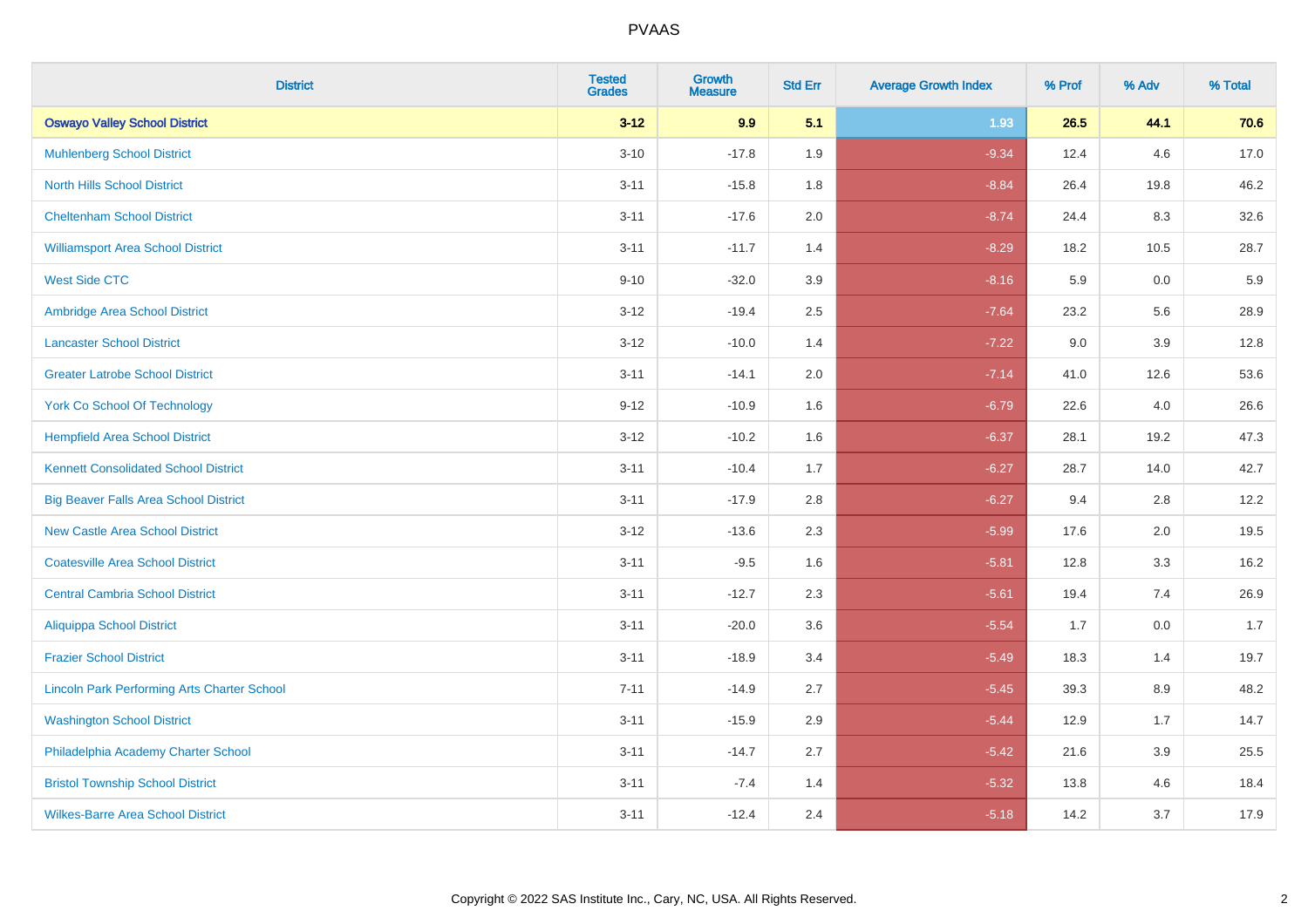| <b>District</b>                                   | <b>Tested</b><br><b>Grades</b> | <b>Growth</b><br><b>Measure</b> | <b>Std Err</b> | <b>Average Growth Index</b> | % Prof | % Adv   | % Total  |
|---------------------------------------------------|--------------------------------|---------------------------------|----------------|-----------------------------|--------|---------|----------|
| <b>Oswayo Valley School District</b>              | $3 - 12$                       | 9.9                             | 5.1            | 1.93                        | 26.5   | 44.1    | 70.6     |
| <b>East Lycoming School District</b>              | $3 - 11$                       | $-10.9$                         | 2.1            | $-5.08$                     | 22.5   | 8.2     | $30.8\,$ |
| Meyersdale Area School District                   | $3 - 11$                       | $-16.1$                         | 3.3            | $-4.94$                     | 20.3   | 5.8     | 26.1     |
| <b>Trinity Area School District</b>               | $3 - 11$                       | $-8.7$                          | 1.8            | $-4.87$                     | 20.9   | 9.8     | 30.8     |
| <b>Executive Education Academy Charter School</b> | $3 - 10$                       | $-14.6$                         | 3.0            | $-4.81$                     | 8.5    | 1.2     | 9.8      |
| <b>Chartiers-Houston School District</b>          | $3 - 10$                       | $-16.5$                         | 3.5            | $-4.79$                     | 26.3   | 6.6     | 32.9     |
| <b>West Mifflin Area School District</b>          | $3 - 12$                       | $-11.9$                         | 2.5            | $-4.77$                     | 15.9   | 4.0     | 19.9     |
| Lehigh Valley Charter High School For The Arts    | $9 - 10$                       | $-11.8$                         | 2.5            | $-4.76$                     | 28.9   | 5.7     | 34.6     |
| <b>Girard School District</b>                     | $3 - 11$                       | $-12.3$                         | 2.6            | $-4.76$                     | 29.7   | 18.9    | 48.6     |
| <b>Neshannock Township School District</b>        | $3 - 10$                       | $-12.5$                         | 2.7            | $-4.73$                     | 29.0   | 13.0    | 42.0     |
| <b>Fannett-Metal School District</b>              | $3 - 11$                       | $-22.3$                         | 4.8            | $-4.65$                     | 16.4   | 6.6     | 23.0     |
| <b>Derry Area School District</b>                 | $3 - 11$                       | $-11.8$                         | 2.6            | $-4.53$                     | 34.8   | 6.1     | 40.9     |
| <b>Northwestern School District</b>               | $3 - 11$                       | $-14.6$                         | 3.2            | $-4.51$                     | 32.5   | 13.7    | 46.2     |
| <b>Dunmore School District</b>                    | $3 - 11$                       | $-12.2$                         | 2.7            | $-4.51$                     | 15.0   | 5.3     | 20.4     |
| <b>Hanover Public School District</b>             | $3 - 11$                       | $-12.4$                         | 2.7            | $-4.50$                     | 22.7   | 6.2     | 28.9     |
| Jim Thorpe Area School District                   | $3 - 11$                       | $-10.9$                         | 2.4            | $-4.48$                     | 19.5   | $6.0\,$ | 25.5     |
| <b>Greenville Area School District</b>            | $3 - 11$                       | $-13.2$                         | 3.0            | $-4.45$                     | 32.1   | 4.6     | 36.7     |
| <b>Chambersburg Area School District</b>          | $3 - 11$                       | $-5.6$                          | 1.3            | $-4.42$                     | 24.2   | 15.2    | 39.4     |
| <b>General Mclane School District</b>             | $3 - 11$                       | $-10.7$                         | 2.4            | $-4.40$                     | 34.0   | 15.6    | 49.6     |
| <b>Big Spring School District</b>                 | $3 - 11$                       | $-9.8$                          | 2.3            | $-4.32$                     | 23.6   | 12.9    | 36.5     |
| <b>Interboro School District</b>                  | $3 - 12$                       | $-8.4$                          | 2.0            | $-4.27$                     | 27.6   | 6.4     | 34.1     |
| <b>Central Dauphin School District</b>            | $3 - 11$                       | $-5.2$                          | 1.2            | $-4.24$                     | 29.3   | 8.7     | 38.0     |
| <b>Chartiers Valley School District</b>           | $3 - 11$                       | $-9.1$                          | 2.1            | $-4.23$                     | 20.7   | 17.4    | 38.0     |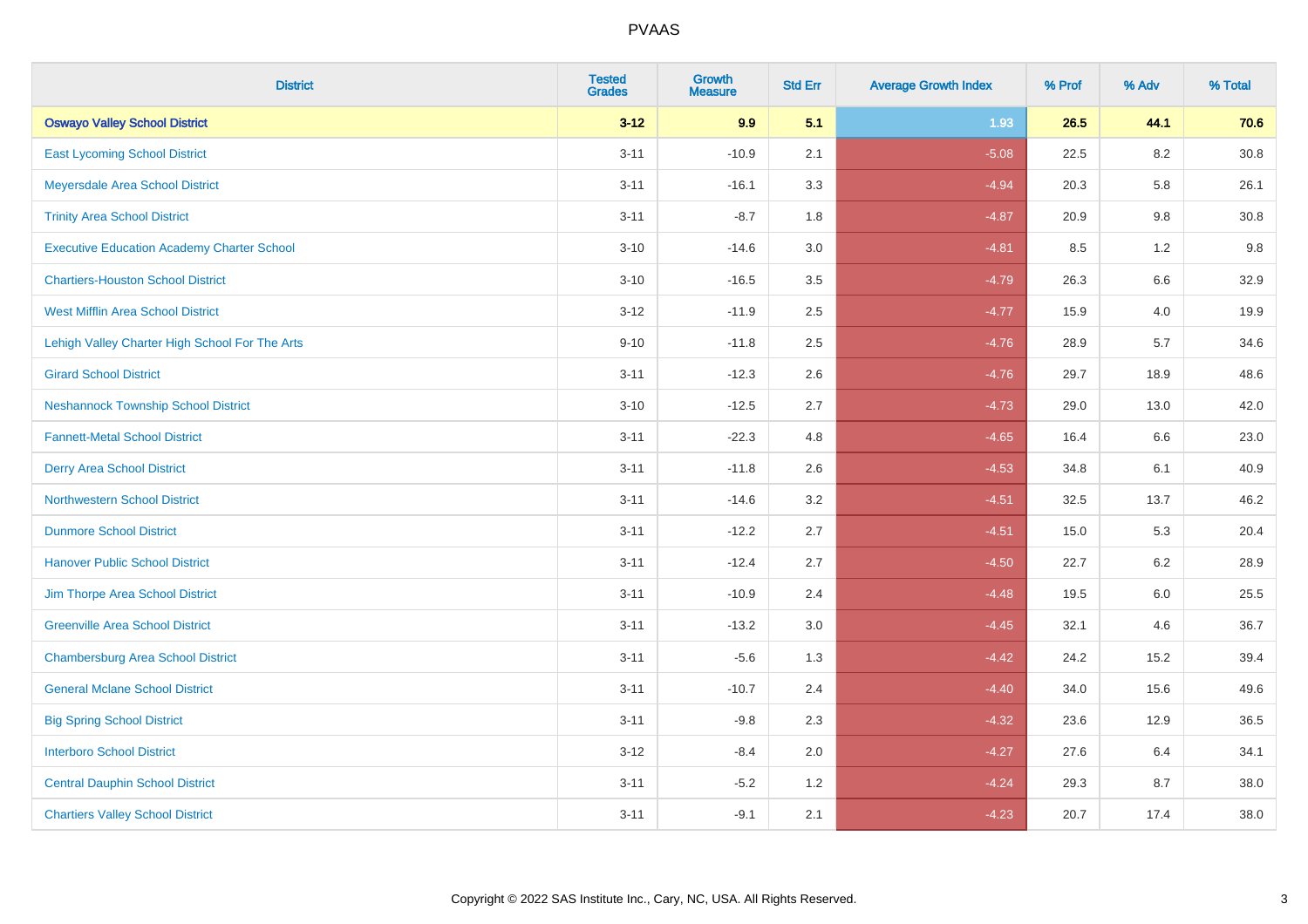| <b>District</b>                               | <b>Tested</b><br><b>Grades</b> | <b>Growth</b><br><b>Measure</b> | <b>Std Err</b> | <b>Average Growth Index</b> | % Prof | % Adv   | % Total |
|-----------------------------------------------|--------------------------------|---------------------------------|----------------|-----------------------------|--------|---------|---------|
| <b>Oswayo Valley School District</b>          | $3 - 12$                       | 9.9                             | 5.1            | 1.93                        | 26.5   | 44.1    | 70.6    |
| <b>Central Fulton School District</b>         | $3 - 11$                       | $-13.3$                         | 3.2            | $-4.20$                     | 18.1   | 9.7     | 27.8    |
| <b>Williamsburg Community School District</b> | $3 - 11$                       | $-16.9$                         | 4.1            | $-4.14$                     | 22.4   | 0.0     | 22.4    |
| <b>Panther Valley School District</b>         | $3 - 12$                       | $-13.3$                         | 3.2            | $-4.10$                     | 31.5   | 4.1     | 35.6    |
| <b>Moniteau School District</b>               | $3 - 11$                       | $-11.8$                         | 2.9            | $-4.07$                     | 22.6   | $5.0\,$ | 27.6    |
| <b>Mid Valley School District</b>             | $3 - 10$                       | $-11.1$                         | 2.7            | $-4.07$                     | 28.3   | 8.1     | 36.4    |
| <b>Mcguffey School District</b>               | $3 - 11$                       | $-12.1$                         | 3.0            | $-4.06$                     | 12.8   | 5.9     | 18.6    |
| <b>Southmoreland School District</b>          | $3 - 11$                       | $-12.5$                         | 3.1            | $-4.04$                     | 33.3   | 15.5    | 48.8    |
| <b>Milton Area School District</b>            | $3 - 11$                       | $-10.1$                         | 2.5            | $-4.04$                     | 23.0   | 11.3    | 34.2    |
| <b>Scranton School District</b>               | $3 - 12$                       | $-10.1$                         | $2.5\,$        | $-4.04$                     | 20.0   | 7.7     | 27.7    |
| <b>Deer Lakes School District</b>             | $3 - 11$                       | $-10.0$                         | 2.5            | $-4.02$                     | 27.7   | 9.9     | 37.6    |
| <b>Ellwood City Area School District</b>      | $3 - 11$                       | $-12.5$                         | 3.1            | $-4.00$                     | 26.7   | 8.7     | 35.4    |
| <b>Plum Borough School District</b>           | $3 - 11$                       | $-9.4$                          | 2.4            | $-3.98$                     | 32.9   | 27.4    | 60.4    |
| <b>Windber Area School District</b>           | $3 - 11$                       | $-11.9$                         | 3.0            | $-3.94$                     | 41.0   | 10.3    | 51.3    |
| <b>Tussey Mountain School District</b>        | $3 - 12$                       | $-13.0$                         | 3.3            | $-3.93$                     | 11.1   | 3.2     | 14.3    |
| <b>Bethlehem Area School District</b>         | $3 - 11$                       | $-4.5$                          | 1.1            | $-3.91$                     | 20.4   | 11.3    | 31.7    |
| <b>Tacony Academy Charter School</b>          | $3 - 11$                       | $-12.9$                         | 3.3            | $-3.90$                     | 8.6    | 1.4     | 10.0    |
| <b>Grove City Area School District</b>        | $3 - 12$                       | $-8.8$                          | 2.3            | $-3.89$                     | 25.6   | 16.4    | 42.0    |
| <b>Pittston Area School District</b>          | $3 - 11$                       | $-8.2$                          | 2.2            | $-3.75$                     | 26.7   | 14.8    | 41.5    |
| <b>Mohawk Area School District</b>            | $3 - 11$                       | $-10.5$                         | 2.8            | $-3.75$                     | 35.1   | 10.6    | 45.7    |
| Jefferson County-Dubois AVTS                  | $9 - 11$                       | $-11.7$                         | 3.1            | $-3.72$                     | 17.6   | 2.8     | 20.4    |
| <b>Shade-Central City School District</b>     | $3 - 11$                       | $-14.6$                         | 4.0            | $-3.68$                     | 9.6    | $0.0\,$ | 9.6     |
| <b>Old Forge School District</b>              | $3 - 12$                       | $-11.3$                         | 3.1            | $-3.62$                     | 28.6   | 13.2    | 41.8    |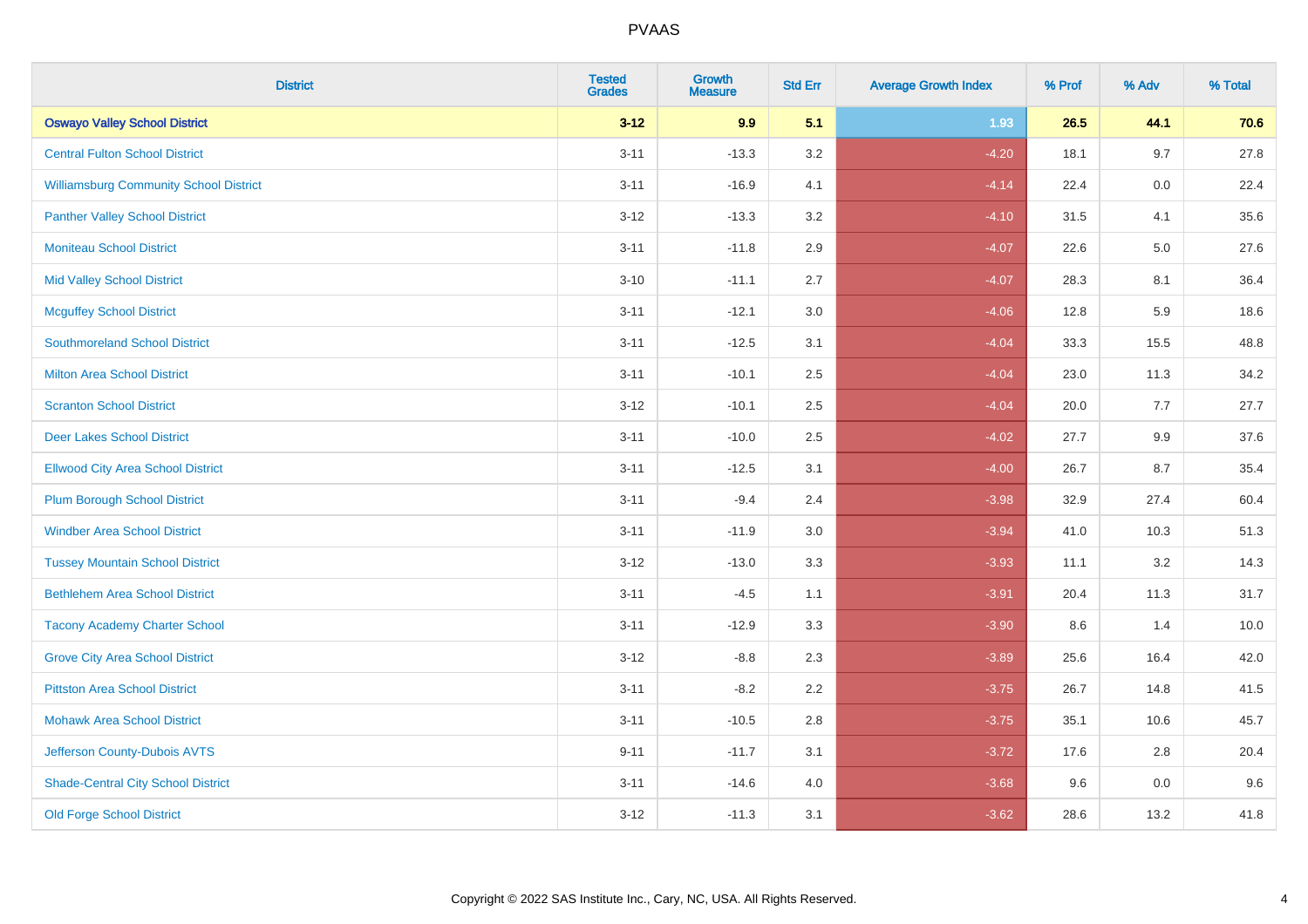| <b>District</b>                              | <b>Tested</b><br><b>Grades</b> | <b>Growth</b><br><b>Measure</b> | <b>Std Err</b> | <b>Average Growth Index</b> | % Prof | % Adv | % Total |
|----------------------------------------------|--------------------------------|---------------------------------|----------------|-----------------------------|--------|-------|---------|
| <b>Oswayo Valley School District</b>         | $3 - 12$                       | 9.9                             | 5.1            | 1.93                        | 26.5   | 44.1  | 70.6    |
| <b>West York Area School District</b>        | $3 - 12$                       | $-9.8$                          | 2.7            | $-3.57$                     | 21.9   | 10.9  | 32.8    |
| Morrisville Borough School District          | $3 - 11$                       | $-13.1$                         | 3.7            | $-3.52$                     | 4.9    | 1.6   | 6.6     |
| Mechanicsburg Area School District           | $3 - 11$                       | $-5.7$                          | 1.6            | $-3.48$                     | 35.1   | 16.0  | 51.2    |
| <b>South Park School District</b>            | $3 - 11$                       | $-8.8$                          | 2.5            | $-3.46$                     | 28.1   | 17.0  | 45.2    |
| <b>Burgettstown Area School District</b>     | $3 - 11$                       | $-11.2$                         | 3.2            | $-3.46$                     | 16.0   | 2.7   | 18.7    |
| <b>Ligonier Valley School District</b>       | $3 - 11$                       | $-10.8$                         | 3.1            | $-3.43$                     | 34.1   | 5.8   | 39.9    |
| <b>Shikellamy School District</b>            | $3 - 10$                       | $-8.3$                          | 2.4            | $-3.42$                     | 20.8   | 18.5  | 39.2    |
| <b>Mount Carmel Area School District</b>     | $3 - 11$                       | $-7.9$                          | 2.3            | $-3.38$                     | 18.2   | 4.4   | 22.6    |
| <b>East Stroudsburg Area School District</b> | $3 - 11$                       | $-4.9$                          | 1.4            | $-3.38$                     | 22.7   | 12.5  | 35.2    |
| Lackawanna Trail School District             | $3 - 10$                       | $-11.0$                         | 3.3            | $-3.35$                     | 13.1   | 18.0  | 31.2    |
| <b>Riverview School District</b>             | $3 - 11$                       | $-13.0$                         | 4.0            | $-3.29$                     | 43.1   | 7.8   | 51.0    |
| <b>Canon-Mcmillan School District</b>        | $3 - 11$                       | $-5.0$                          | 1.5            | $-3.25$                     | 30.8   | 28.5  | 59.3    |
| <b>Somerset Area School District</b>         | $3 - 11$                       | $-7.6$                          | 2.4            | $-3.17$                     | 21.0   | 14.5  | 35.5    |
| <b>Parkland School District</b>              | $3 - 11$                       | $-3.7$                          | 1.2            | $-3.17$                     | 31.4   | 30.6  | 62.0    |
| <b>Montoursville Area School District</b>    | $3 - 12$                       | $-8.4$                          | 2.6            | $-3.17$                     | 38.8   | 18.2  | 57.0    |
| <b>Keystone Oaks School District</b>         | $3 - 11$                       | $-7.2$                          | 2.3            | $-3.14$                     | 30.0   | 11.1  | 41.0    |
| <b>Wissahickon School District</b>           | $3 - 10$                       | $-5.3$                          | 1.7            | $-3.14$                     | 27.5   | 29.0  | 56.6    |
| <b>Hanover Area School District</b>          | $3 - 11$                       | $-14.7$                         | 4.7            | $-3.13$                     | 12.1   | 3.0   | 15.2    |
| <b>Erie City School District</b>             | $3 - 12$                       | $-4.5$                          | 1.4            | $-3.09$                     | 13.4   | 6.7   | 20.1    |
| Jefferson-Morgan School District             | $3 - 10$                       | $-12.0$                         | 3.9            | $-3.09$                     | 28.6   | 6.1   | 34.7    |
| <b>California Area School District</b>       | $3 - 10$                       | $-13.7$                         | 4.5            | $-3.06$                     | 41.7   | 16.7  | 58.3    |
| <b>Greensburg Salem School District</b>      | $3 - 11$                       | $-6.9$                          | 2.2            | $-3.06$                     | 30.3   | 13.3  | 43.6    |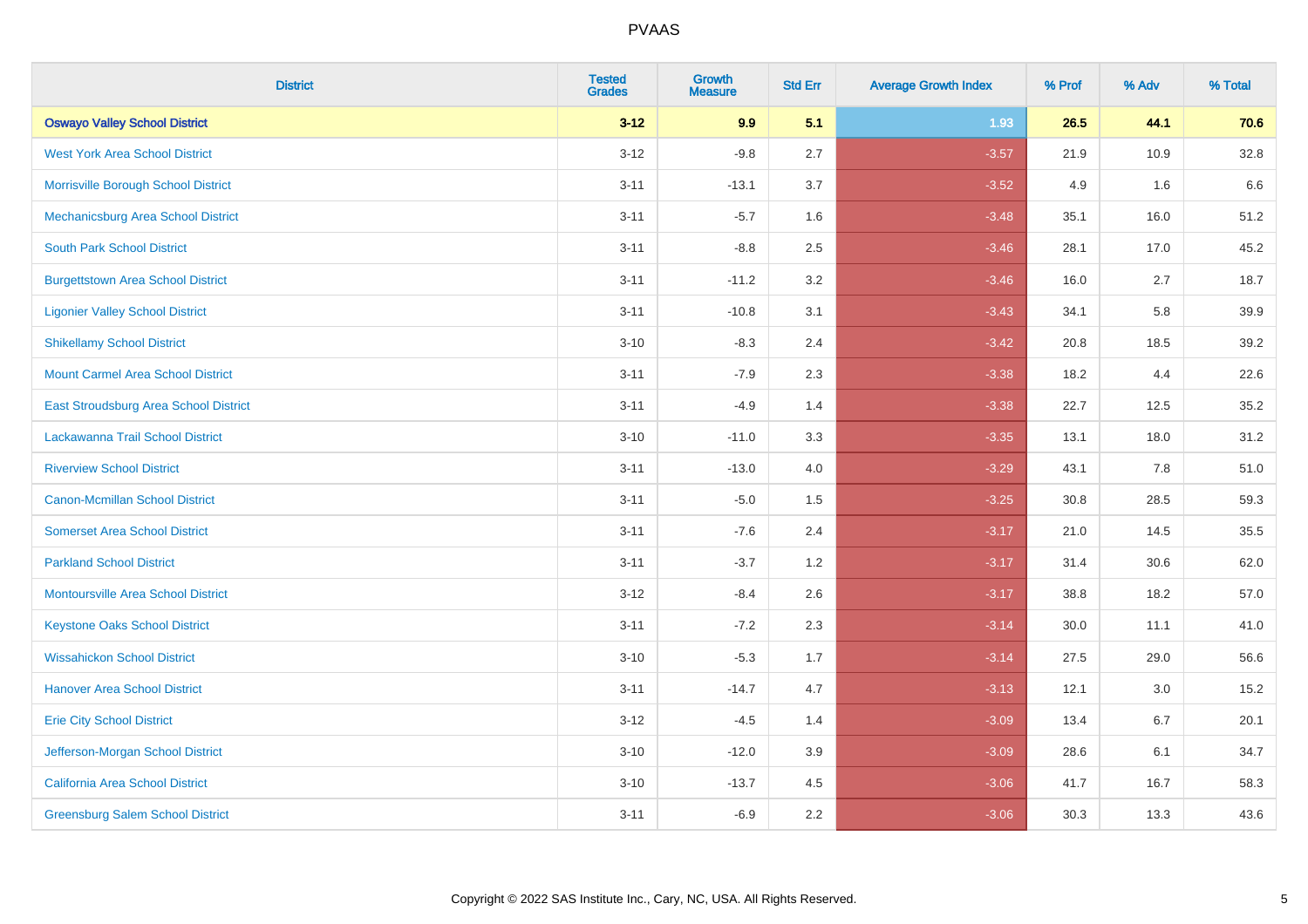| <b>District</b>                                | <b>Tested</b><br><b>Grades</b> | <b>Growth</b><br><b>Measure</b> | <b>Std Err</b> | <b>Average Growth Index</b> | % Prof | % Adv | % Total |
|------------------------------------------------|--------------------------------|---------------------------------|----------------|-----------------------------|--------|-------|---------|
| <b>Oswayo Valley School District</b>           | $3 - 12$                       | 9.9                             | 5.1            | 1.93                        | 26.5   | 44.1  | 70.6    |
| Imhotep Institute Charter High School          | $9 - 11$                       | $-17.6$                         | 5.8            | $-3.03$                     | 15.4   | 0.0   | 15.4    |
| Boys Latin Of Philadelphia Charter School      | $6 - 12$                       | $-8.0$                          | 2.7            | $-3.02$                     | 1.4    | 0.0   | 1.4     |
| <b>Gettysburg Area School District</b>         | $3 - 11$                       | $-6.0$                          | 2.0            | $-3.02$                     | 28.8   | 19.6  | 48.5    |
| <b>Corry Area School District</b>              | $3 - 11$                       | $-6.8$                          | 2.3            | $-3.01$                     | 24.0   | 8.8   | 32.8    |
| <b>Carlisle Area School District</b>           | $3 - 11$                       | $-5.2$                          | 1.7            | $-2.99$                     | 28.0   | 19.3  | 47.3    |
| <b>Montour School District</b>                 | $3 - 11$                       | $-6.1$                          | 2.1            | $-2.95$                     | 31.8   | 23.6  | 55.3    |
| <b>Baldwin-Whitehall School District</b>       | $3 - 11$                       | $-5.5$                          | 1.9            | $-2.93$                     | 32.0   | 14.7  | 46.7    |
| <b>Carbon Career &amp; Technical Institute</b> | $9 - 11$                       | $-9.3$                          | 3.2            | $-2.92$                     | 19.6   | 2.2   | 21.7    |
| <b>Mifflinburg Area School District</b>        | $3 - 11$                       | $-6.0$                          | 2.1            | $-2.87$                     | 32.7   | 13.3  | 46.0    |
| <b>Berwick Area School District</b>            | $3 - 11$                       | $-6.9$                          | 2.4            | $-2.84$                     | 22.3   | 11.5  | 33.8    |
| Southern Columbia Area School District         | $3 - 11$                       | $-8.5$                          | 3.0            | $-2.83$                     | 30.5   | 12.8  | 43.3    |
| <b>Innovative Arts Academy Charter School</b>  | $6 - 11$                       | $-7.2$                          | 2.5            | $-2.83$                     | 2.0    | 0.0   | $2.0\,$ |
| <b>Quakertown Community School District</b>    | $3 - 12$                       | $-4.3$                          | $1.5\,$        | $-2.79$                     | 33.8   | 20.1  | 53.8    |
| <b>Sharon City School District</b>             | $3 - 11$                       | $-6.5$                          | 2.3            | $-2.79$                     | 13.1   | 5.0   | 18.1    |
| <b>Pottsgrove School District</b>              | $3 - 11$                       | $-5.5$                          | 2.0            | $-2.78$                     | 28.6   | 10.3  | 38.8    |
| <b>Clarion-Limestone Area School District</b>  | $3 - 12$                       | $-10.0$                         | 3.6            | $-2.76$                     | 28.3   | 20.0  | 48.3    |
| Selinsgrove Area School District               | $3 - 12$                       | $-5.7$                          | 2.1            | $-2.74$                     | 25.4   | 13.9  | 39.2    |
| <b>Karns City Area School District</b>         | $3 - 11$                       | $-7.2$                          | 2.6            | $-2.71$                     | 26.4   | 20.8  | 47.2    |
| <b>Eastern York School District</b>            | $3 - 11$                       | $-6.2$                          | 2.3            | $-2.70$                     | 27.8   | 18.5  | 46.4    |
| La Academia Partnership Charter School         | $6 - 11$                       | $-15.5$                         | 5.7            | $-2.70$                     | 2.3    | 0.0   | 2.3     |
| <b>Governor Mifflin School District</b>        | $3 - 11$                       | $-4.4$                          | 1.6            | $-2.69$                     | 30.3   | 7.7   | 38.0    |
| <b>Avonworth School District</b>               | $3 - 10$                       | $-6.2$                          | 2.3            | $-2.68$                     | 35.9   | 14.1  | 50.0    |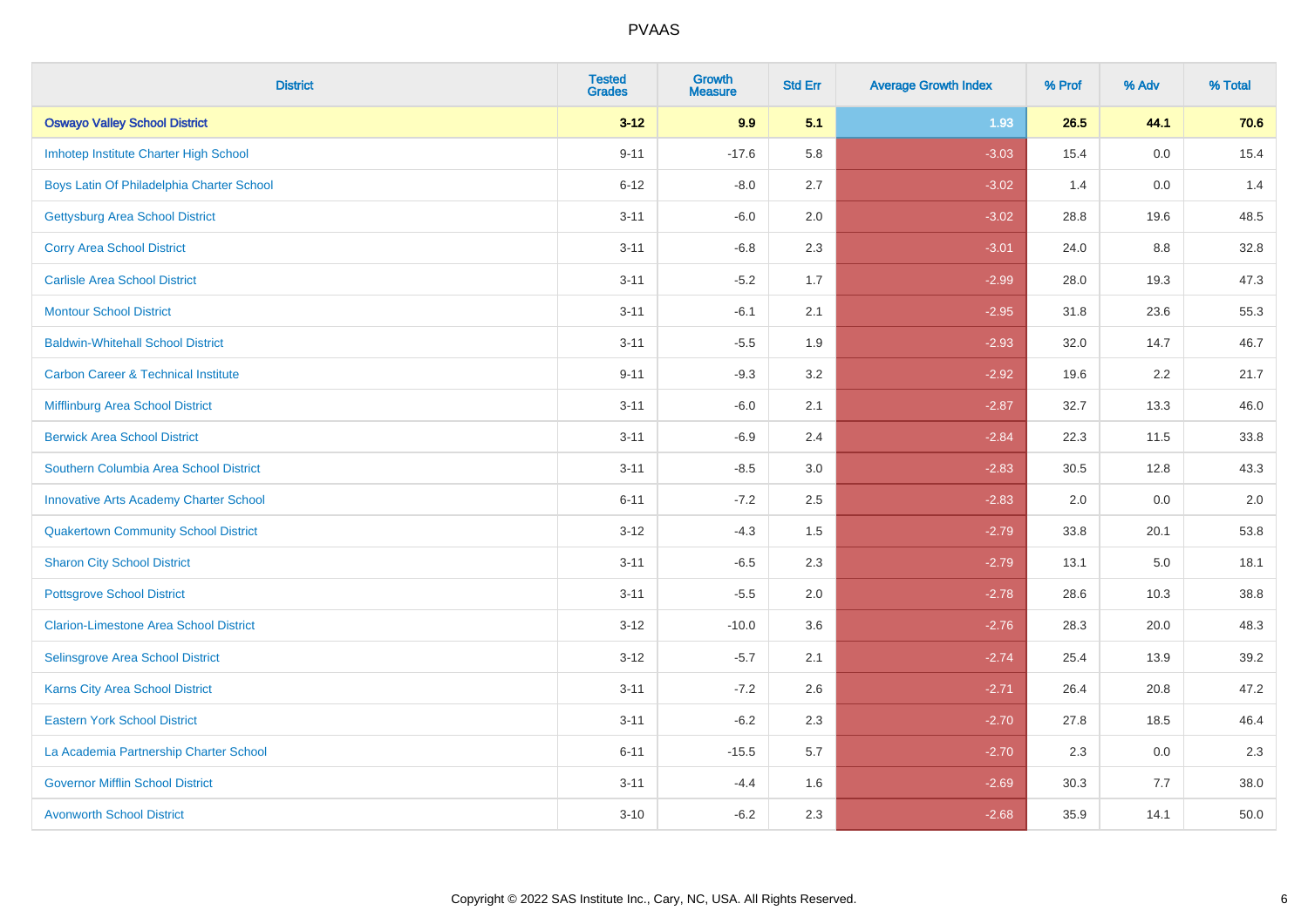| <b>District</b>                               | <b>Tested</b><br><b>Grades</b> | Growth<br><b>Measure</b> | <b>Std Err</b> | <b>Average Growth Index</b> | % Prof | % Adv   | % Total |
|-----------------------------------------------|--------------------------------|--------------------------|----------------|-----------------------------|--------|---------|---------|
| <b>Oswayo Valley School District</b>          | $3 - 12$                       | 9.9                      | 5.1            | 1.93                        | 26.5   | 44.1    | 70.6    |
| <b>Lawrence County CTC</b>                    | $10 - 11$                      | $-9.8$                   | 3.7            | $-2.68$                     | 7.3    | 0.0     | 7.3     |
| <b>Blairsville-Saltsburg School District</b>  | $3 - 11$                       | $-7.5$                   | 2.8            | $-2.67$                     | 20.1   | 8.2     | 28.3    |
| <b>Connellsville Area School District</b>     | $3 - 11$                       | $-5.3$                   | 2.0            | $-2.67$                     | 24.2   | $5.0\,$ | 29.1    |
| <b>Turkeyfoot Valley Area School District</b> | $3 - 12$                       | $-15.4$                  | 5.8            | $-2.66$                     | 3.8    | 3.8     | 7.6     |
| <b>Richland School District</b>               | $3 - 11$                       | $-6.9$                   | 2.6            | $-2.63$                     | 40.1   | 20.9    | 61.0    |
| <b>Bethel Park School District</b>            | $3 - 11$                       | $-4.4$                   | 1.7            | $-2.62$                     | 40.1   | 27.3    | 67.4    |
| <b>Union City Area School District</b>        | $3 - 12$                       | $-8.7$                   | 3.3            | $-2.59$                     | 29.7   | 10.9    | 40.6    |
| <b>Greater Nanticoke Area School District</b> | $3 - 12$                       | $-6.8$                   | 2.6            | $-2.58$                     | 15.2   | 8.9     | 24.1    |
| Catasauqua Area School District               | $3 - 12$                       | $-7.3$                   | 2.8            | $-2.58$                     | 27.1   | 11.2    | 38.3    |
| <b>Antietam School District</b>               | $3 - 10$                       | $-9.5$                   | 3.7            | $-2.57$                     | 20.9   | 1.5     | 22.4    |
| <b>Columbia-Montour AVTS</b>                  | $9 - 10$                       | $-7.1$                   | 2.8            | $-2.52$                     | 19.5   | 3.2     | 22.7    |
| Perseus House Charter School Of Excellence    | $6 - 11$                       | $-6.4$                   | 2.6            | $-2.50$                     | 0.9    | 0.0     | 0.9     |
| Pocono Mountain School District               | $3 - 12$                       | $-4.3$                   | 1.8            | $-2.43$                     | 35.5   | 17.1    | 52.6    |
| <b>Forbes Road School District</b>            | $3 - 11$                       | $-11.5$                  | 4.7            | $-2.43$                     | 23.1   | 10.3    | 33.3    |
| <b>Redbank Valley School District</b>         | $3 - 11$                       | $-7.5$                   | 3.1            | $-2.41$                     | 12.4   | 10.6    | 23.1    |
| <b>Wyoming Valley West School District</b>    | $3 - 11$                       | $-5.5$                   | 2.3            | $-2.38$                     | 22.2   | 9.2     | 31.4    |
| Mount Pleasant Area School District           | $3 - 11$                       | $-5.4$                   | 2.3            | $-2.37$                     | 33.3   | 8.7     | 42.0    |
| <b>Pottsville Area School District</b>        | $3 - 12$                       | $-4.9$                   | 2.1            | $-2.36$                     | 21.8   | 7.9     | 29.6    |
| <b>Octorara Area School District</b>          | $3 - 11$                       | $-7.5$                   | 3.2            | $-2.35$                     | 26.1   | 17.0    | 43.2    |
| <b>City CHS</b>                               | $10 - 11$                      | $-5.6$                   | 2.4            | $-2.34$                     | 15.9   | 1.5     | 17.4    |
| <b>Jamestown Area School District</b>         | $3 - 11$                       | $-9.5$                   | 4.1            | $-2.33$                     | 41.5   | 4.9     | 46.3    |
| <b>Riverside School District</b>              | $3 - 11$                       | $-6.2$                   | 2.7            | $-2.33$                     | 20.8   | 17.0    | 37.7    |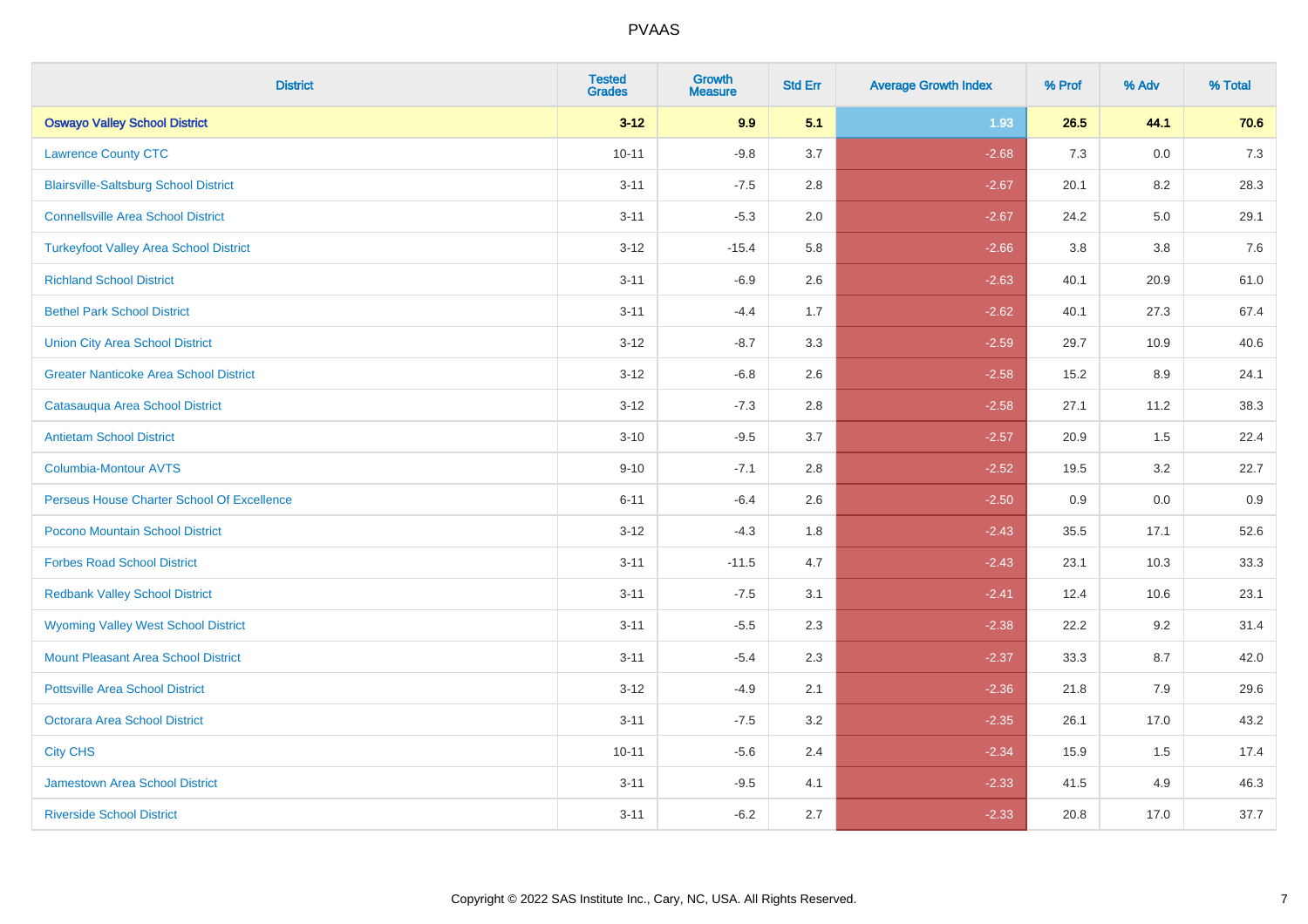| <b>District</b>                                                       | <b>Tested</b><br><b>Grades</b> | <b>Growth</b><br><b>Measure</b> | <b>Std Err</b> | <b>Average Growth Index</b> | % Prof | % Adv   | % Total |
|-----------------------------------------------------------------------|--------------------------------|---------------------------------|----------------|-----------------------------|--------|---------|---------|
| <b>Oswayo Valley School District</b>                                  | $3 - 12$                       | 9.9                             | 5.1            | 1.93                        | 26.5   | 44.1    | 70.6    |
| <b>Commodore Perry School District</b>                                | $3 - 11$                       | $-10.4$                         | 4.5            | $-2.30$                     | 29.4   | 5.9     | 35.3    |
| <b>Carmichaels Area School District</b>                               | $3 - 10$                       | $-7.0$                          | 3.1            | $-2.30$                     | 17.8   | 9.6     | 27.4    |
| <b>Susquenita School District</b>                                     | $3 - 11$                       | $-5.9$                          | 2.6            | $-2.28$                     | 30.6   | 13.9    | 44.4    |
| <b>Achievement House Charter School</b>                               | $7 - 11$                       | $-8.2$                          | 3.6            | $-2.28$                     | 16.7   | 2.8     | 19.4    |
| <b>Owen J Roberts School District</b>                                 | $3 - 11$                       | $-3.5$                          | 1.5            | $-2.27$                     | 36.8   | 24.4    | 61.2    |
| <b>Yough School District</b>                                          | $3 - 10$                       | $-6.2$                          | 2.7            | $-2.27$                     | 28.9   | $8.8\,$ | 37.7    |
| <b>Elizabeth Forward School District</b>                              | $3 - 11$                       | $-5.5$                          | 2.5            | $-2.25$                     | 32.2   | 12.8    | 45.0    |
| <b>Wyoming Area School District</b>                                   | $3 - 10$                       | $-5.5$                          | 2.5            | $-2.21$                     | 32.0   | 9.6     | 41.6    |
| <b>Western Beaver County School District</b>                          | $3 - 11$                       | $-9.3$                          | 4.2            | $-2.20$                     | 45.1   | 3.9     | 49.0    |
| North Schuylkill School District                                      | $3 - 11$                       | $-4.7$                          | 2.2            | $-2.16$                     | 20.2   | 11.7    | 31.9    |
| <b>Elk Lake School District</b>                                       | $3 - 11$                       | $-6.1$                          | 2.9            | $-2.12$                     | 26.3   | 11.6    | 37.9    |
| <b>West Middlesex Area School District</b>                            | $3 - 10$                       | $-7.4$                          | $3.5\,$        | $-2.11$                     | 32.0   | 9.6     | 41.6    |
| Cambria Heights School District                                       | $3 - 10$                       | $-6.2$                          | 2.9            | $-2.11$                     | 25.0   | 13.0    | 38.0    |
| <b>East Allegheny School District</b>                                 | $3 - 11$                       | $-6.4$                          | 3.0            | $-2.11$                     | 21.0   | 7.4     | 28.4    |
| <b>Mastery Charter School - Gratz Campus</b>                          | $7 - 10$                       | $-9.5$                          | 4.6            | $-2.09$                     | 0.0    | 3.4     | 3.4     |
| <b>Wellsboro Area School District</b>                                 | $3 - 11$                       | $-6.3$                          | 3.0            | $-2.08$                     | 24.4   | 13.4    | 37.8    |
| <b>West Greene School District</b>                                    | $3 - 11$                       | $-8.1$                          | 3.9            | $-2.08$                     | 31.0   | 11.9    | 42.9    |
| <b>Boyertown Area School District</b>                                 | $3 - 11$                       | $-2.9$                          | 1.4            | $-2.06$                     | 30.8   | 22.6    | 53.4    |
| <b>Freedom Area School District</b>                                   | $3 - 11$                       | $-6.3$                          | 3.1            | $-2.04$                     | 22.9   | 8.4     | 31.3    |
| <b>Riverside Beaver County School District</b>                        | $3 - 11$                       | $-5.5$                          | 2.7            | $-2.03$                     | 35.8   | 23.2    | 59.0    |
| Preparatory Charter School Of Mathematics, Science, Tech, And Careers | $9 - 10$                       | $-5.1$                          | 2.5            | $-2.03$                     | 6.3    | 1.4     | 7.7     |
| <b>Bristol Borough School District</b>                                | $3 - 12$                       | $-5.9$                          | 2.9            | $-2.00$                     | 27.8   | 3.3     | 31.1    |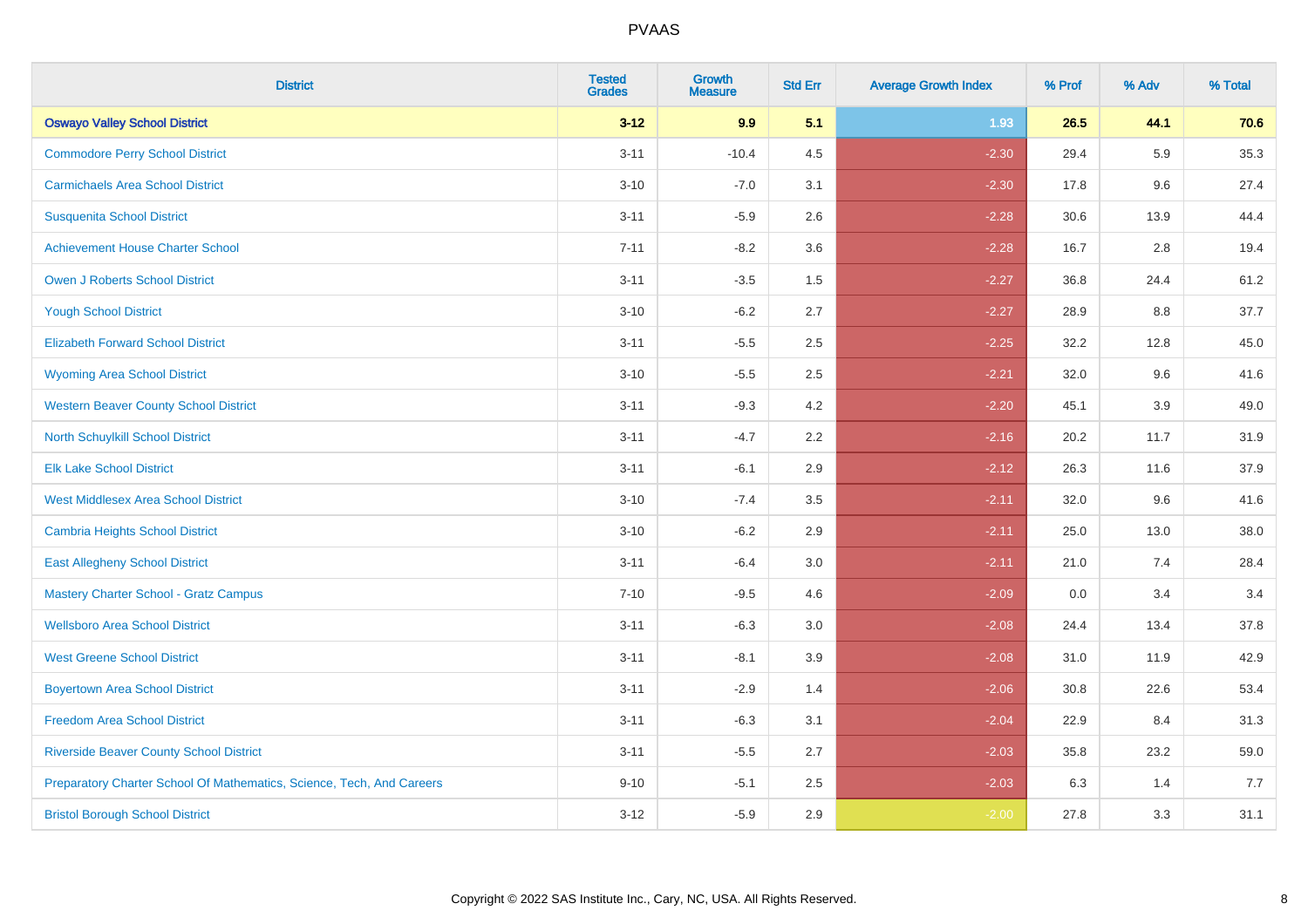| <b>District</b>                                        | <b>Tested</b><br><b>Grades</b> | <b>Growth</b><br><b>Measure</b> | <b>Std Err</b> | <b>Average Growth Index</b> | % Prof | % Adv | % Total |
|--------------------------------------------------------|--------------------------------|---------------------------------|----------------|-----------------------------|--------|-------|---------|
| <b>Oswayo Valley School District</b>                   | $3 - 12$                       | 9.9                             | 5.1            | 1.93                        | 26.5   | 44.1  | 70.6    |
| Lincoln Leadership Academy Charter School              | $3 - 12$                       | $-7.4$                          | 3.7            | $-1.99$                     | 6.4    | 2.1   | 8.5     |
| <b>Sto-Rox School District</b>                         | $3 - 10$                       | $-7.0$                          | 3.5            | $-1.99$                     | 3.2    | 0.0   | 3.2     |
| <b>Kiski Area School District</b>                      | $3 - 11$                       | $-4.0$                          | 2.0            | $-1.99$                     | 23.1   | 18.2  | 41.3    |
| <b>Titusville Area School District</b>                 | $3 - 11$                       | $-5.0$                          | 2.5            | $-1.98$                     | 26.5   | 6.8   | 33.3    |
| Lehigh Valley Academy Regional Charter School          | $3 - 11$                       | $-5.9$                          | 3.0            | $-1.98$                     | 20.0   | 7.7   | 27.7    |
| <b>North East School District</b>                      | $3 - 11$                       | $-5.3$                          | 2.7            | $-1.97$                     | 31.7   | 24.8  | 56.4    |
| Schuylkill Haven Area School District                  | $3 - 11$                       | $-5.3$                          | 2.7            | $-1.96$                     | 22.2   | 11.6  | 33.8    |
| Southern Lehigh School District                        | $3 - 11$                       | $-4.1$                          | 2.1            | $-1.94$                     | 39.3   | 28.0  | 67.2    |
| Millersburg Area School District                       | $3 - 11$                       | $-6.6$                          | 3.4            | $-1.92$                     | 24.1   | 10.3  | 34.5    |
| Jenkintown School District                             | $3 - 11$                       | $-7.9$                          | 4.1            | $-1.92$                     | 34.1   | 27.3  | 61.4    |
| <b>Chester Charter Scholars Academy Charter School</b> | $3 - 12$                       | $-6.2$                          | 3.3            | $-1.88$                     | 2.2    | 0.0   | 2.2     |
| <b>Penn Cambria School District</b>                    | $3 - 11$                       | $-4.5$                          | 2.4            | $-1.86$                     | 27.3   | 15.8  | 43.2    |
| <b>Montgomery Area School District</b>                 | $3 - 11$                       | $-5.8$                          | 3.2            | $-1.83$                     | 25.0   | 11.5  | 36.5    |
| <b>West Chester Area School District</b>               | $3 - 11$                       | $-2.1$                          | 1.2            | $-1.83$                     | 36.4   | 23.2  | 59.6    |
| <b>Westinghouse Arts Academy Charter School</b>        | $9 - 10$                       | $-6.0$                          | 3.3            | $-1.81$                     | 20.2   | 8.9   | 29.1    |
| <b>Pleasant Valley School District</b>                 | $3 - 11$                       | $-3.3$                          | 1.8            | $-1.80$                     | 28.5   | 10.4  | 39.0    |
| New Kensington-Arnold School District                  | $3 - 11$                       | $-5.8$                          | 3.2            | $-1.80$                     | 10.8   | 1.2   | 12.0    |
| Renaissance Academy Charter School                     | $3 - 11$                       | $-5.6$                          | 3.1            | $-1.79$                     | 28.4   | 18.5  | 46.9    |
| <b>Oxford Area School District</b>                     | $3 - 11$                       | $-3.1$                          | 1.8            | $-1.77$                     | 27.5   | 14.5  | 42.0    |
| Southern Huntingdon County School District             | $3 - 11$                       | $-5.9$                          | 3.4            | $-1.76$                     | 32.8   | 4.9   | 37.7    |
| <b>Union Area School District</b>                      | $3 - 11$                       | $-6.5$                          | 3.8            | $-1.70$                     | 30.6   | 12.2  | 42.9    |
| <b>Twin Valley School District</b>                     | $3 - 12$                       | $-3.2$                          | 1.9            | $-1.68$                     | 38.8   | 19.8  | 58.6    |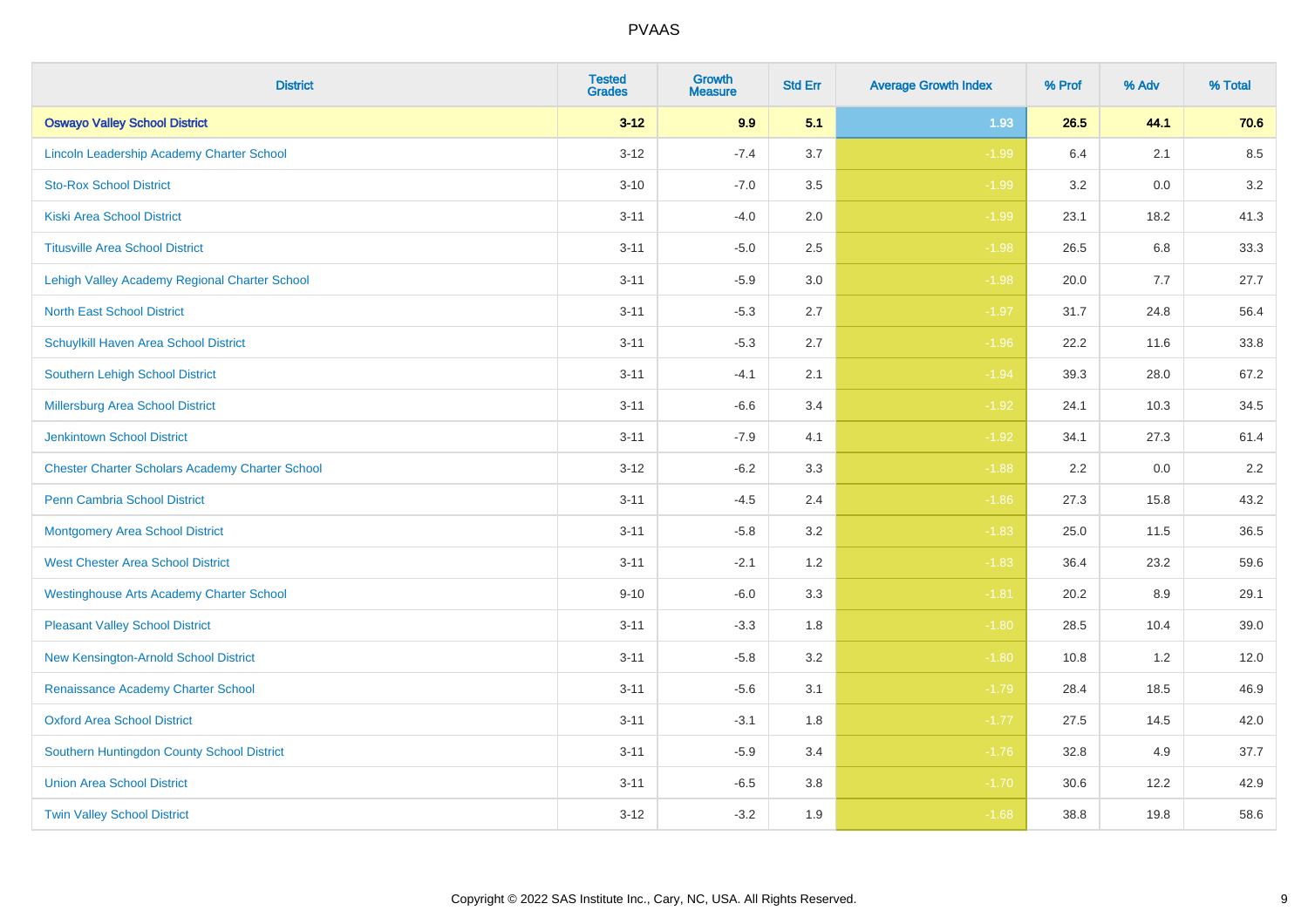| <b>District</b>                                   | <b>Tested</b><br><b>Grades</b> | <b>Growth</b><br><b>Measure</b> | <b>Std Err</b> | <b>Average Growth Index</b> | % Prof | % Adv | % Total |
|---------------------------------------------------|--------------------------------|---------------------------------|----------------|-----------------------------|--------|-------|---------|
| <b>Oswayo Valley School District</b>              | $3 - 12$                       | 9.9                             | 5.1            | 1.93                        | 26.5   | 44.1  | 70.6    |
| <b>Dauphin County Technical School</b>            | $9 - 11$                       | $-3.9$                          | 2.3            | $-1.67$                     | 18.3   | 11.1  | 29.3    |
| <b>Environmental Charter School At Frick Park</b> | $3-9$                          | $-6.2$                          | 3.7            | $-1.67$                     | 25.9   | 3.4   | 29.3    |
| <b>Woodland Hills School District</b>             | $3 - 12$                       | $-4.2$                          | 2.5            | $-1.66$                     | 10.1   | 1.4   | 11.5    |
| Hatboro-Horsham School District                   | $3 - 11$                       | $-2.7$                          | 1.6            | $-1.65$                     | 27.9   | 17.9  | 45.8    |
| <b>Steelton-Highspire School District</b>         | $3 - 11$                       | $-5.3$                          | 3.2            | $-1.65$                     | 13.9   | 0.0   | 13.9    |
| <b>Hollidaysburg Area School District</b>         | $3 - 11$                       | $-2.7$                          | 1.6            | $-1.64$                     | 32.6   | 15.2  | 47.8    |
| <b>Laurel Highlands School District</b>           | $3 - 11$                       | $-3.8$                          | 2.3            | $-1.63$                     | 20.9   | 14.6  | 35.4    |
| Insight PA Cyber Charter School                   | $3 - 11$                       | $-9.4$                          | 5.8            | $-1.62$                     | 25.6   | 4.6   | 30.2    |
| <b>Slippery Rock Area School District</b>         | $3 - 11$                       | $-3.8$                          | 2.5            | $-1.56$                     | 30.8   | 21.9  | 52.7    |
| <b>Charleroi School District</b>                  | $3 - 11$                       | $-4.3$                          | 2.7            | $-1.55$                     | 22.2   | 15.9  | 38.1    |
| <b>Shanksville-Stonycreek School District</b>     | $3 - 10$                       | $-8.6$                          | 5.5            | $-1.55$                     | 17.6   | 23.5  | 41.2    |
| <b>Conemaugh Valley School District</b>           | $3 - 12$                       | $-6.3$                          | 4.1            | $-1.54$                     | 23.7   | 5.1   | 28.8    |
| <b>Nazareth Area School District</b>              | $3 - 11$                       | $-2.5$                          | 1.7            | $-1.53$                     | 29.2   | 24.6  | 53.8    |
| <b>Ridgway Area School District</b>               | $3 - 11$                       | $-6.1$                          | 4.0            | $-1.53$                     | 42.2   | 15.6  | 57.8    |
| <b>Universal Audenried Charter School</b>         | $9 - 11$                       | $-3.8$                          | 2.5            | $-1.53$                     | 3.0    | 0.5   | 3.5     |
| <b>Towanda Area School District</b>               | $3 - 11$                       | $-4.0$                          | 2.6            | $-1.52$                     | 24.8   | 9.9   | 34.8    |
| <b>Crestwood School District</b>                  | $3 - 11$                       | $-3.4$                          | 2.2            | $-1.52$                     | 33.1   | 21.7  | 54.9    |
| <b>Troy Area School District</b>                  | $3 - 10$                       | $-4.7$                          | 3.2            | $-1.46$                     | 22.8   | 16.5  | 39.2    |
| Salisbury-Elk Lick School District                | $3 - 11$                       | $-8.4$                          | 5.8            | $-1.45$                     | 33.3   | 5.6   | 38.9    |
| <b>Greater Johnstown School District</b>          | $3 - 11$                       | $-3.5$                          | 2.4            | $-1.45$                     | 10.3   | 1.3   | 11.5    |
| <b>Rochester Area School District</b>             | $3 - 11$                       | $-5.7$                          | 3.9            | $-1.45$                     | 14.9   | 2.1   | 17.0    |
| <b>Middletown Area School District</b>            | $3 - 11$                       | $-3.4$                          | 2.4            | $-1.44$                     | 34.3   | 15.2  | 49.4    |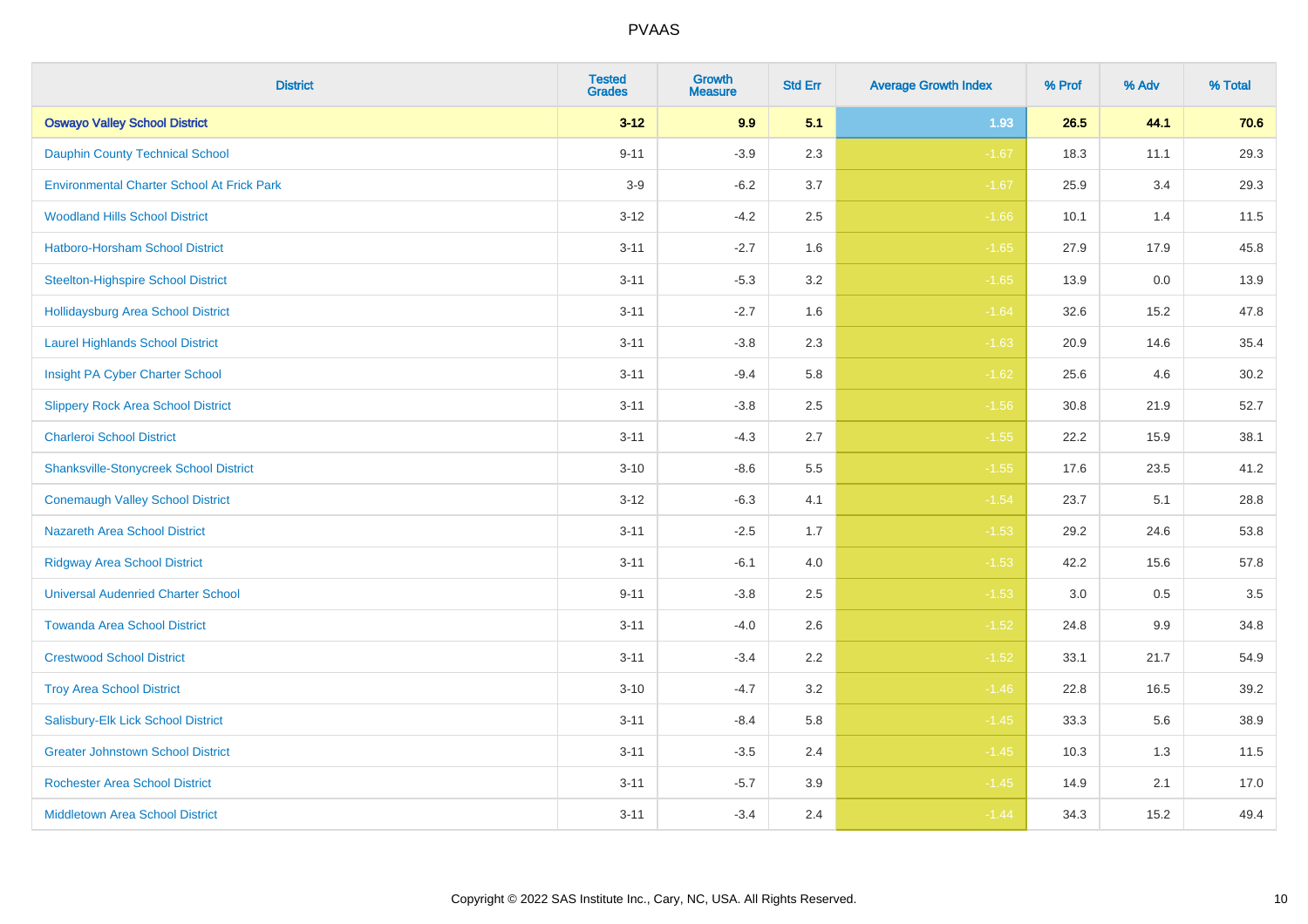| <b>District</b>                                 | <b>Tested</b><br><b>Grades</b> | <b>Growth</b><br><b>Measure</b> | <b>Std Err</b> | <b>Average Growth Index</b> | % Prof | % Adv   | % Total |
|-------------------------------------------------|--------------------------------|---------------------------------|----------------|-----------------------------|--------|---------|---------|
| <b>Oswayo Valley School District</b>            | $3 - 12$                       | 9.9                             | 5.1            | 1.93                        | 26.5   | 44.1    | 70.6    |
| <b>Weatherly Area School District</b>           | $3 - 11$                       | $-5.8$                          | 4.0            | $-1.44$                     | 32.1   | $8.9\,$ | 41.1    |
| <b>Franklin Area School District</b>            | $3 - 11$                       | $-3.7$                          | 2.6            | $-1.43$                     | 30.5   | 5.9     | 36.4    |
| <b>Chester-Upland School District</b>           | $3 - 11$                       | $-3.6$                          | 2.6            | $-1.38$                     | 1.6    | $0.0\,$ | 1.6     |
| <b>Dubois Area School District</b>              | $3 - 11$                       | $-2.8$                          | 2.0            | $-1.37$                     | 35.5   | 19.0    | 54.6    |
| <b>Northeast Bradford School District</b>       | $3 - 10$                       | $-5.0$                          | 3.7            | $-1.35$                     | 30.6   | 4.8     | 35.5    |
| <b>Rose Tree Media School District</b>          | $3 - 10$                       | $-2.8$                          | 2.1            | $-1.33$                     | 35.2   | 29.6    | 64.8    |
| <b>Southern Fulton School District</b>          | $3 - 11$                       | $-5.1$                          | 4.0            | $-1.29$                     | 21.7   | 13.0    | 34.8    |
| <b>Shenandoah Valley School District</b>        | $3 - 11$                       | $-4.5$                          | 3.5            | $-1.29$                     | 14.3   | 0.0     | 14.3    |
| <b>Bucks County Technical High School</b>       | $9 - 10$                       | $-2.9$                          | 2.2            | $-1.29$                     | 27.7   | 10.4    | 38.2    |
| <b>Keystone Education Center Charter School</b> | $3 - 12$                       | $-6.5$                          | 5.1            | $-1.28$                     | 0.0    | 0.0     | $0.0\,$ |
| <b>Springfield Township School District</b>     | $3 - 11$                       | $-3.9$                          | 3.1            | $-1.27$                     | 37.2   | 30.8    | 68.1    |
| <b>Propel Charter School-Homestead</b>          | $3 - 11$                       | $-5.0$                          | 3.9            | $-1.27$                     | 7.3    | 0.0     | $7.3$   |
| <b>Millville Area School District</b>           | $3 - 12$                       | $-5.6$                          | 4.4            | $-1.26$                     | 31.4   | 11.4    | 42.9    |
| <b>Cornell School District</b>                  | $3 - 11$                       | $-5.5$                          | 4.6            | $-1.20$                     | 11.3   | 3.2     | 14.5    |
| <b>Susquehanna Community School District</b>    | $3 - 11$                       | $-4.5$                          | $3.8\,$        | $-1.19$                     | 31.9   | $8.8\,$ | 40.7    |
| <b>Shaler Area School District</b>              | $3 - 11$                       | $-2.1$                          | 1.8            | $-1.18$                     | 32.0   | 13.0    | 45.0    |
| <b>Beaver Area School District</b>              | $3 - 10$                       | $-3.0$                          | 2.5            | $-1.16$                     | 25.8   | 27.8    | 53.6    |
| Northwestern Lehigh School District             | $3 - 11$                       | $-2.4$                          | 2.1            | $-1.14$                     | 41.7   | 17.9    | 59.5    |
| Harmony Area School District                    | $3 - 10$                       | $-5.7$                          | 5.0            | $-1.13$                     | 33.3   | 0.0     | 33.3    |
| <b>Moshannon Valley School District</b>         | $3 - 10$                       | $-5.1$                          | 4.6            | $-1.12$                     | 25.0   | 12.5    | 37.5    |
| <b>Cameron County School District</b>           | $3 - 12$                       | $-5.0$                          | 4.4            | $-1.12$                     | 34.9   | 4.8     | 39.7    |
| <b>Mahanoy Area School District</b>             | $3 - 10$                       | $-3.4$                          | 3.1            | $-1.07$                     | 21.4   | 8.6     | 30.0    |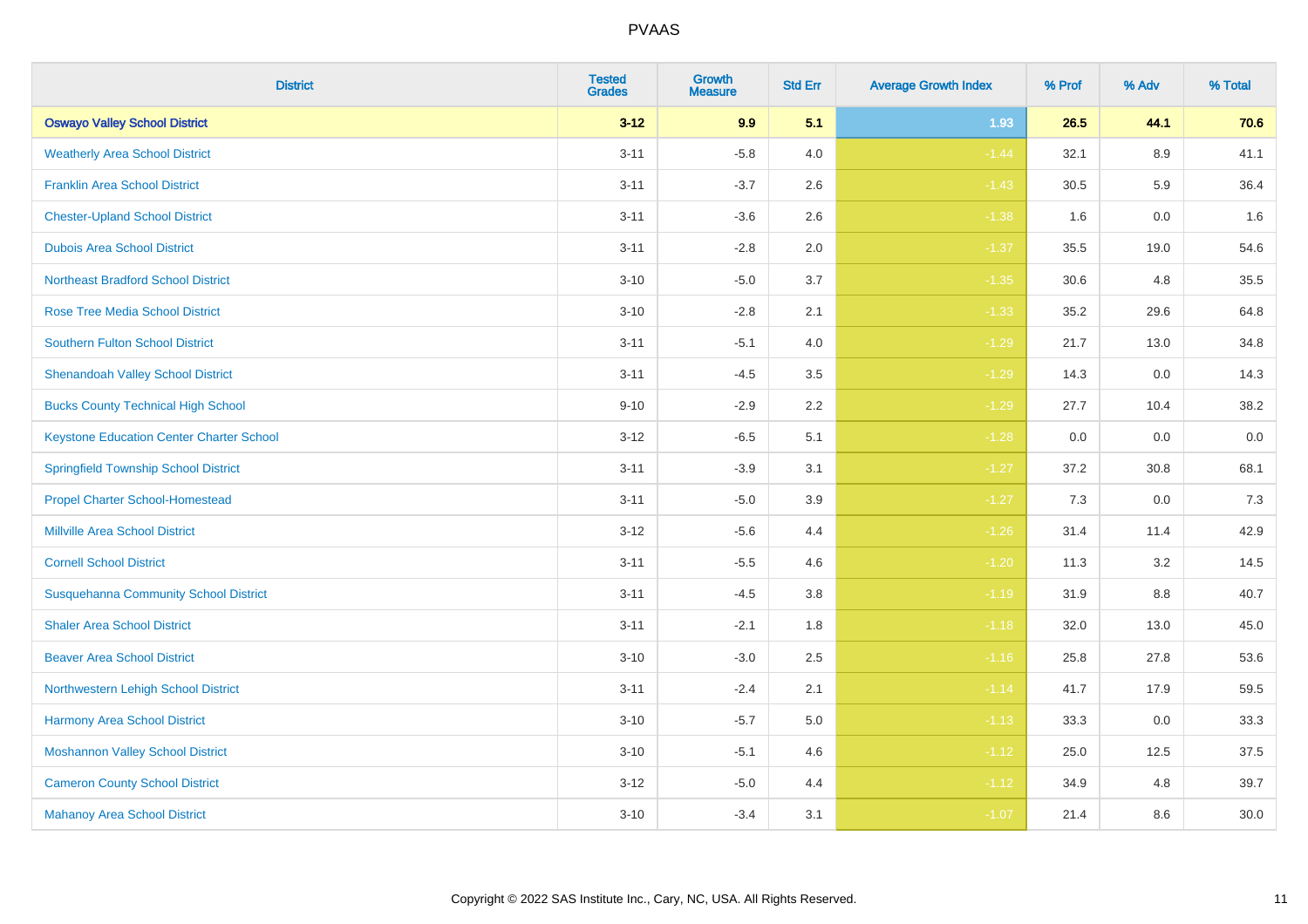| <b>District</b>                             | <b>Tested</b><br><b>Grades</b> | <b>Growth</b><br><b>Measure</b> | <b>Std Err</b> | <b>Average Growth Index</b> | % Prof | % Adv   | % Total |
|---------------------------------------------|--------------------------------|---------------------------------|----------------|-----------------------------|--------|---------|---------|
| <b>Oswayo Valley School District</b>        | $3 - 12$                       | 9.9                             | 5.1            | 1.93                        | 26.5   | 44.1    | 70.6    |
| <b>Shamokin Area School District</b>        | $3 - 11$                       | $-2.6$                          | 2.5            | $-1.06$                     | 19.6   | $9.8\,$ | 29.3    |
| <b>Sugar Valley Rural Charter School</b>    | $3 - 11$                       | $-3.6$                          | 3.7            | $-0.98$                     | 10.3   | 0.0     | 10.3    |
| <b>Northwest Area School District</b>       | $3 - 10$                       | $-3.2$                          | 3.3            | $-0.97$                     | 30.4   | 13.0    | 43.5    |
| <b>KIPP Dubois Charter School</b>           | $9 - 10$                       | $-3.0$                          | 3.1            | $-0.95$                     | 10.0   | 0.0     | 10.0    |
| <b>Propel Charter School-Montour</b>        | $3 - 10$                       | $-3.4$                          | 3.6            | $-0.93$                     | 7.7    | 0.0     | 7.7     |
| <b>Wyomissing Area School District</b>      | $3 - 12$                       | $-2.4$                          | 2.6            | $-0.92$                     | 25.6   | 28.1    | 53.7    |
| <b>Conneaut School District</b>             | $3 - 12$                       | $-2.3$                          | 2.6            | $-0.91$                     | 27.4   | 9.7     | 37.1    |
| <b>Uniontown Area School District</b>       | $3 - 11$                       | $-2.8$                          | 3.1            | $-0.91$                     | 31.7   | 7.3     | 39.0    |
| <b>Mount Union Area School District</b>     | $3 - 10$                       | $-2.5$                          | 2.8            | $-0.89$                     | 19.8   | 5.8     | 25.6    |
| <b>Reynolds School District</b>             | $3 - 10$                       | $-3.0$                          | 3.5            | $-0.87$                     | 27.3   | 9.1     | 36.4    |
| <b>Carbondale Area School District</b>      | $3 - 10$                       | $-2.8$                          | 3.2            | $-0.87$                     | 27.5   | 2.9     | 30.4    |
| <b>Minersville Area School District</b>     | $3 - 11$                       | $-2.9$                          | 3.4            | $-0.86$                     | 27.4   | 9.7     | 37.1    |
| <b>Northgate School District</b>            | $3 - 11$                       | $-3.0$                          | 3.4            | $-0.85$                     | 35.6   | 6.8     | 42.4    |
| Mastery Charter School - Shoemaker Campus   | $7 - 10$                       | $-2.3$                          | 2.8            | $-0.81$                     | 10.1   | 3.7     | 13.8    |
| <b>Roberto Clemente Charter School</b>      | $3 - 12$                       | $-3.3$                          | 4.1            | $-0.79$                     | 22.7   | 4.6     | 27.3    |
| <b>Bradford Area School District</b>        | $3 - 12$                       | $-1.8$                          | 2.3            | $-0.79$                     | 31.2   | 16.7    | 47.9    |
| Urban Pathways 6-12 Charter School          | $6 - 11$                       | $-4.1$                          | 5.7            | $-0.72$                     | 0.0    | 0.0     | $0.0\,$ |
| <b>Albert Gallatin Area School District</b> | $3 - 11$                       | $-1.7$                          | 2.3            | $-0.72$                     | 31.9   | 20.7    | 52.7    |
| <b>Valley Grove School District</b>         | $3 - 10$                       | $-4.0$                          | 5.5            | $-0.72$                     | 68.4   | 15.8    | 84.2    |
| <b>Norwin School District</b>               | $3 - 11$                       | $-1.1$                          | 1.6            | $-0.70$                     | 37.7   | 27.6    | 65.2    |
| <b>Tri-Valley School District</b>           | $3 - 10$                       | $-2.7$                          | 3.9            | $-0.69$                     | 31.0   | 9.5     | 40.5    |
| <b>Monessen City School District</b>        | $3 - 10$                       | $-3.9$                          | 5.6            | $-0.69$                     | 21.0   | 10.5    | 31.6    |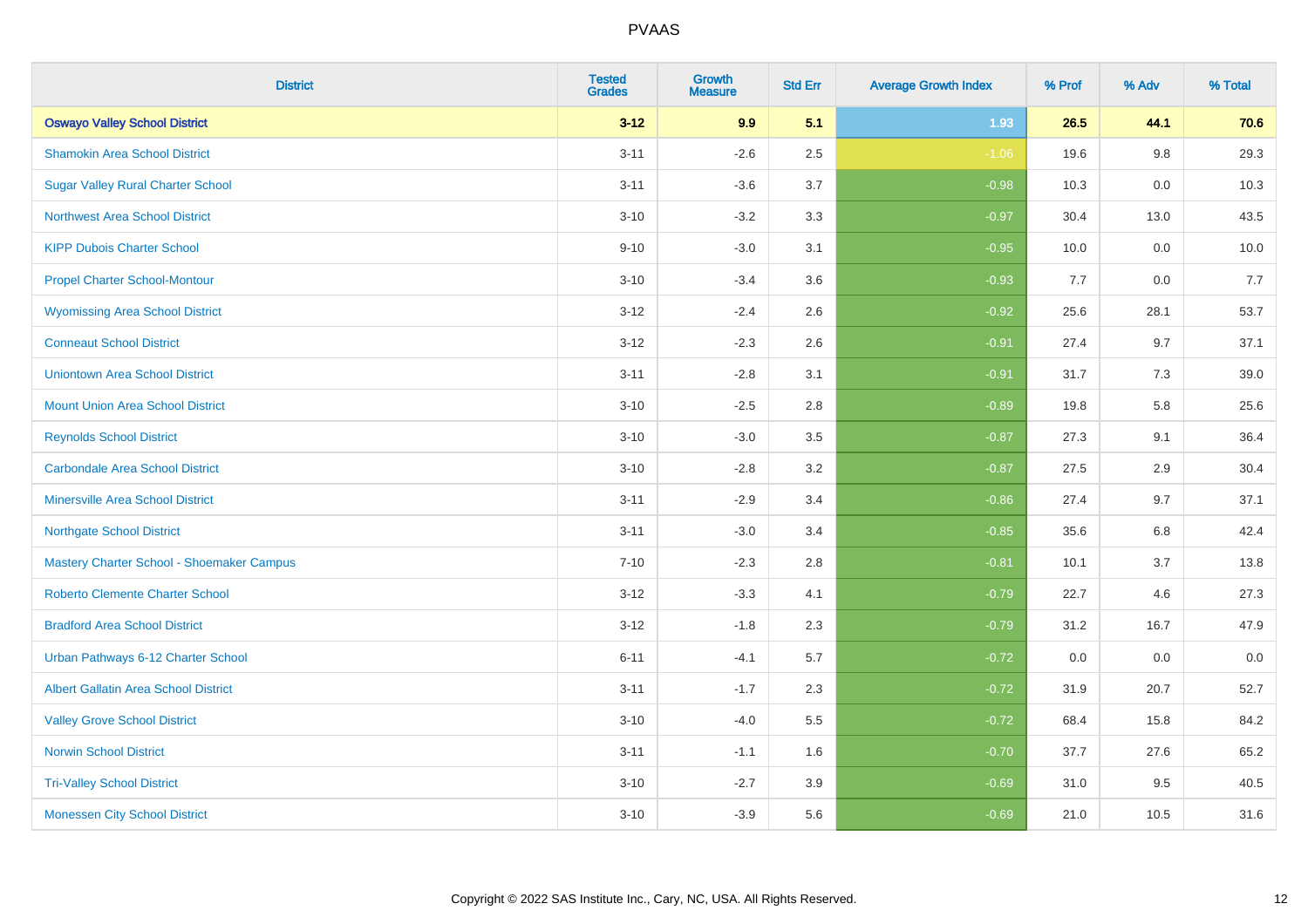| <b>District</b>                                         | <b>Tested</b><br><b>Grades</b> | <b>Growth</b><br><b>Measure</b> | <b>Std Err</b> | <b>Average Growth Index</b> | % Prof | % Adv | % Total |
|---------------------------------------------------------|--------------------------------|---------------------------------|----------------|-----------------------------|--------|-------|---------|
| <b>Oswayo Valley School District</b>                    | $3 - 12$                       | 9.9                             | 5.1            | 1.93                        | 26.5   | 44.1  | 70.6    |
| Northern Bedford County School District                 | $3 - 11$                       | $-2.3$                          | 3.3            | $-0.69$                     | 26.2   | 16.9  | 43.1    |
| <b>New Brighton Area School District</b>                | $3 - 11$                       | $-2.1$                          | 3.2            | $-0.65$                     | 31.5   | 11.1  | 42.6    |
| Propel Charter School - Braddock Hills                  | $3 - 11$                       | $-2.1$                          | 3.3            | $-0.63$                     | 4.8    | 3.2   | 8.1     |
| <b>Lebanon School District</b>                          | $3 - 11$                       | $-1.2$                          | 1.9            | $-0.63$                     | 15.2   | 6.4   | 21.6    |
| <b>Carlynton School District</b>                        | $3 - 11$                       | $-2.0$                          | 3.2            | $-0.62$                     | 27.9   | 5.2   | 33.1    |
| <b>Bangor Area School District</b>                      | $3 - 12$                       | $-1.2$                          | 2.0            | $-0.60$                     | 25.8   | 12.7  | 38.5    |
| <b>Exeter Township School District</b>                  | $3 - 11$                       | $-1.0$                          | 1.7            | $-0.58$                     | 27.2   | 15.6  | 42.8    |
| <b>South Eastern School District</b>                    | $3 - 11$                       | $-1.0$                          | 1.8            | $-0.55$                     | 36.4   | 17.1  | 53.5    |
| <b>Highlands School District</b>                        | $3 - 11$                       | $-1.3$                          | 2.3            | $-0.55$                     | 32.6   | 10.5  | 43.0    |
| <b>Penns Manor Area School District</b>                 | $3 - 12$                       | $-1.9$                          | 3.5            | $-0.55$                     | 24.2   | 3.8   | 28.0    |
| Center For Student Learning Charter School At Pennsbury | $6 - 12$                       | $-3.3$                          | 6.0            | $-0.55$                     | 23.1   | 0.0   | 23.1    |
| <b>Susq-Cyber Charter School</b>                        | $9 - 11$                       | $-3.2$                          | 5.8            | $-0.54$                     | 23.8   | 4.8   | 28.6    |
| Southeastern Greene School District                     | $3 - 10$                       | $-2.3$                          | 4.4            | $-0.53$                     | 29.0   | 9.7   | 38.7    |
| <b>Lakeview School District</b>                         | $3 - 11$                       | $-1.9$                          | 3.5            | $-0.53$                     | 41.5   | 12.3  | 53.8    |
| <b>York Academy Regional Charter School</b>             | $3 - 11$                       | $-2.3$                          | 4.4            | $-0.52$                     | 23.5   | 2.0   | 25.5    |
| <b>Allegheny Valley School District</b>                 | $3 - 11$                       | $-1.9$                          | 3.9            | $-0.48$                     | 31.8   | 11.4  | 43.2    |
| <b>Schuylkill Valley School District</b>                | $3 - 11$                       | $-1.0$                          | 2.2            | $-0.47$                     | 29.8   | 20.2  | 50.0    |
| <b>Chichester School District</b>                       | $3 - 11$                       | $-1.8$                          | 4.2            | $-0.44$                     | 40.0   | 14.0  | 54.0    |
| <b>Farrell Area School District</b>                     | $3 - 11$                       | $-1.9$                          | 4.2            | $-0.44$                     | 9.3    | 11.6  | 20.9    |
| <b>Burrell School District</b>                          | $3 - 11$                       | $-1.5$                          | 3.3            | $-0.44$                     | 27.8   | 17.7  | 45.6    |
| <b>Forest Area School District</b>                      | $3 - 11$                       | $-1.8$                          | 4.7            | $-0.37$                     | 18.9   | 15.1  | 34.0    |
| <b>Westmont Hilltop School District</b>                 | $3 - 11$                       | $-1.0$                          | 2.8            | $-0.36$                     | 33.3   | 14.7  | 48.0    |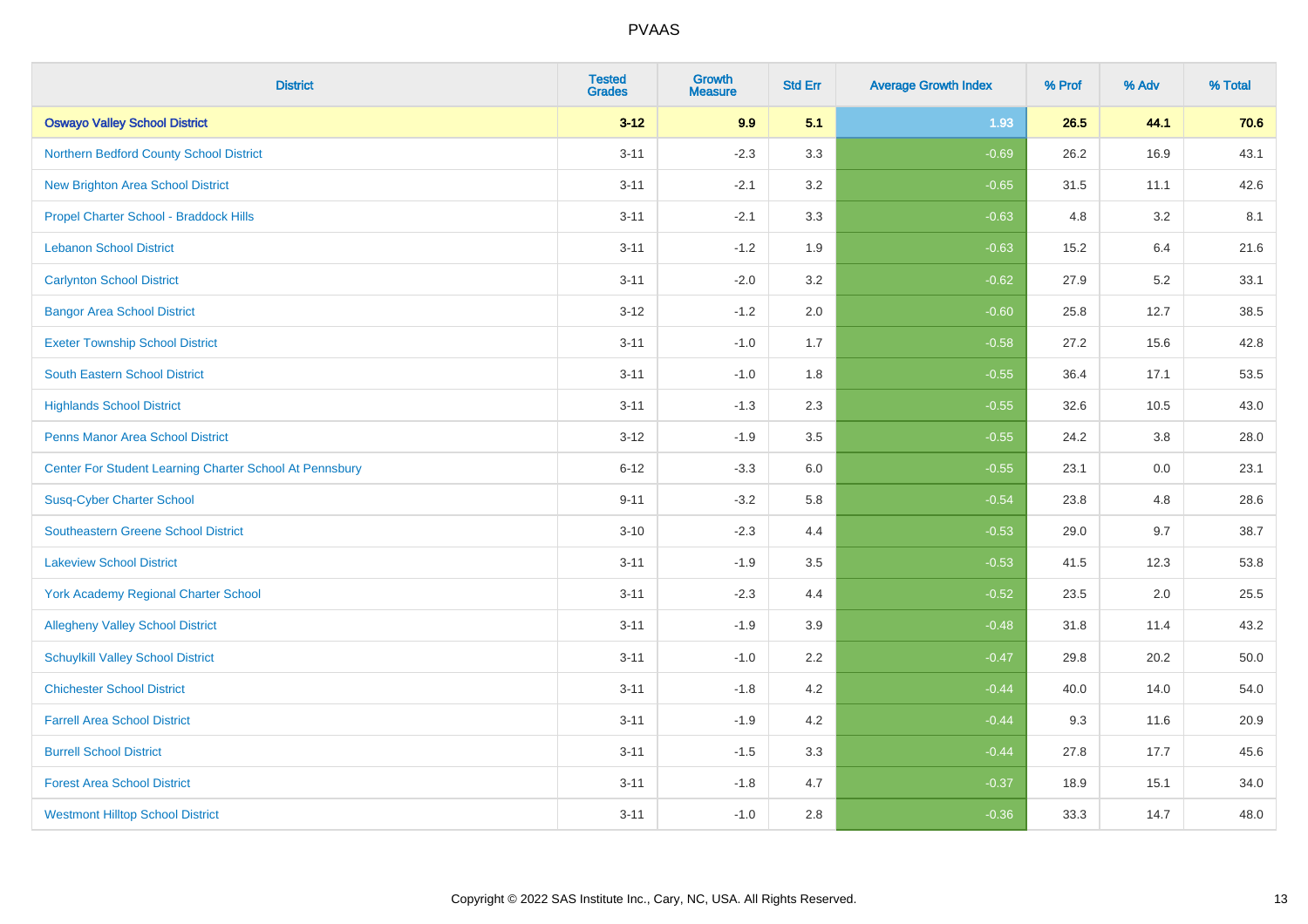| <b>District</b>                             | <b>Tested</b><br><b>Grades</b> | <b>Growth</b><br><b>Measure</b> | <b>Std Err</b> | <b>Average Growth Index</b> | % Prof | % Adv   | % Total |
|---------------------------------------------|--------------------------------|---------------------------------|----------------|-----------------------------|--------|---------|---------|
| <b>Oswayo Valley School District</b>        | $3 - 12$                       | 9.9                             | 5.1            | 1.93                        | 26.5   | 44.1    | 70.6    |
| <b>Pine Grove Area School District</b>      | $3 - 11$                       | $-1.1$                          | 3.0            | $-0.36$                     | 29.5   | 14.3    | 43.8    |
| <b>Everett Area School District</b>         | $3 - 11$                       | $-1.1$                          | 3.1            | $-0.34$                     | 34.2   | 13.2    | 47.4    |
| <b>MaST Community Charter School</b>        | $3 - 10$                       | $-0.9$                          | 2.5            | $-0.34$                     | 25.0   | 21.6    | 46.6    |
| <b>Clearfield Area School District</b>      | $3 - 10$                       | $-1.3$                          | 3.7            | $-0.34$                     | 43.9   | 24.6    | 68.4    |
| <b>Palmerton Area School District</b>       | $3 - 11$                       | $-0.9$                          | 2.7            | $-0.34$                     | 34.3   | 14.3    | 48.6    |
| <b>Forest City Regional School District</b> | $3 - 12$                       | $-1.2$                          | 3.6            | $-0.33$                     | 26.5   | 8.2     | 34.7    |
| <b>Clairton City School District</b>        | $3 - 11$                       | $-1.6$                          | 5.0            | $-0.32$                     | 3.8    | 0.5     | 4.4     |
| <b>Columbia Borough School District</b>     | $3 - 12$                       | $-1.1$                          | 3.6            | $-0.31$                     | 17.2   | 1.7     | 19.0    |
| Mastery Charter High School-Lenfest Campus  | $7 - 11$                       | $-1.8$                          | 5.8            | $-0.30$                     | 26.3   | 0.0     | 26.3    |
| South Allegheny School District             | $3 - 11$                       | $-0.9$                          | 3.1            | $-0.30$                     | 23.8   | 2.5     | 26.2    |
| <b>Northern Lebanon School District</b>     | $3 - 11$                       | $-0.7$                          | 2.3            | $-0.29$                     | 18.8   | 6.8     | 25.6    |
| <b>Cranberry Area School District</b>       | $3 - 12$                       | $-0.9$                          | 3.1            | $-0.29$                     | 25.5   | 9.7     | 35.2    |
| <b>Ferndale Area School District</b>        | $3 - 10$                       | $-1.1$                          | 4.1            | $-0.27$                     | 21.0   | 7.9     | 29.0    |
| <b>Blacklick Valley School District</b>     | $3 - 11$                       | $-0.9$                          | 3.9            | $-0.23$                     | 7.7    | 7.7     | 15.4    |
| <b>Evergreen Community Charter School</b>   | $6 - 11$                       | $-1.1$                          | 4.7            | $-0.23$                     | 34.6   | 26.9    | 61.5    |
| <b>Claysburg-Kimmel School District</b>     | $3 - 11$                       | $-1.2$                          | 5.2            | $-0.22$                     | 5.0    | $0.0\,$ | $5.0$   |
| <b>Fort Cherry School District</b>          | $3 - 10$                       | $-0.7$                          | 3.1            | $-0.21$                     | 30.6   | 14.1    | 44.7    |
| Jeannette City School District              | $3 - 11$                       | $-0.7$                          | 3.4            | $-0.20$                     | 26.8   | 4.1     | 30.9    |
| South Side Area School District             | $3 - 11$                       | $-0.6$                          | 3.1            | $-0.19$                     | 24.0   | 28.0    | 52.0    |
| <b>Central Greene School District</b>       | $3 - 11$                       | $-0.4$                          | 2.5            | $-0.15$                     | 27.8   | 14.8    | 42.6    |
| <b>Greencastle-Antrim School District</b>   | $3 - 11$                       | $-0.3$                          | 2.0            | $-0.14$                     | 30.9   | 22.2    | 53.1    |
| <b>Portage Area School District</b>         | $3 - 10$                       | $-0.5$                          | 3.3            | $-0.14$                     | 27.0   | 20.6    | 47.6    |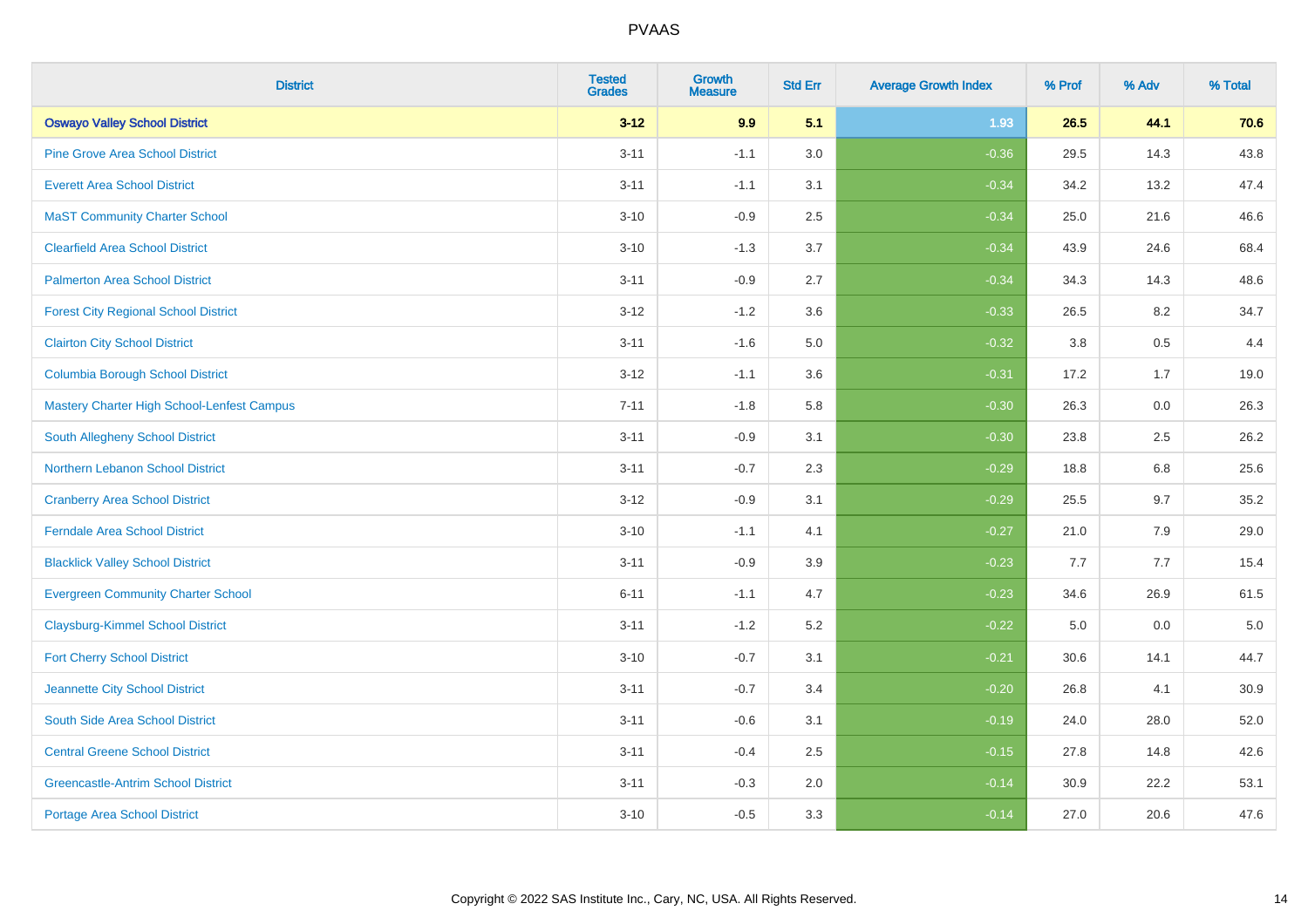| <b>District</b>                                  | <b>Tested</b><br><b>Grades</b> | <b>Growth</b><br><b>Measure</b> | <b>Std Err</b> | <b>Average Growth Index</b> | % Prof | % Adv   | % Total |
|--------------------------------------------------|--------------------------------|---------------------------------|----------------|-----------------------------|--------|---------|---------|
| <b>Oswayo Valley School District</b>             | $3 - 12$                       | 9.9                             | 5.1            | 1.93                        | 26.5   | 44.1    | 70.6    |
| <b>Otto-Eldred School District</b>               | $3 - 11$                       | $-0.5$                          | 3.5            | $-0.13$                     | 35.8   | 10.5    | 46.3    |
| <b>Fairfield Area School District</b>            | $3 - 11$                       | $-0.5$                          | 3.6            | $-0.13$                     | 43.9   | 6.1     | 50.0    |
| <b>Wilson Area School District</b>               | $3 - 11$                       | $-0.3$                          | 2.4            | $-0.12$                     | 35.4   | 14.6    | 50.0    |
| <b>Harrisburg City School District</b>           | $3 - 11$                       | $-0.2$                          | 2.0            | $-0.11$                     | 6.0    | 2.0     | 8.0     |
| <b>Brockway Area School District</b>             | $3 - 11$                       | $-0.4$                          | 3.5            | $-0.11$                     | 41.2   | 13.8    | 55.0    |
| Lehigh Career & Technical Institute              | $10 - 12$                      | $-0.7$                          | 6.3            | $-0.11$                     | 36.4   | 4.6     | 40.9    |
| <b>Freeport Area School District</b>             | $3 - 10$                       | $-0.2$                          | 2.1            | $-0.10$                     | 37.4   | 29.8    | 67.2    |
| <b>Northern Cambria School District</b>          | $3 - 11$                       | $-0.3$                          | 3.4            | $-0.09$                     | 26.5   | 1.2     | 27.7    |
| <b>Warren County School District</b>             | $3 - 11$                       | $-0.1$                          | 1.6            | $-0.06$                     | 26.7   | 9.7     | 36.4    |
| Southern Tioga School District                   | $3 - 11$                       | $-0.1$                          | 2.8            | $-0.03$                     | 26.3   | 10.3    | 36.6    |
| <b>Penn Hills School District</b>                | $3 - 11$                       | 0.0                             | 2.4            | 0.02                        | 18.4   | 7.1     | 25.6    |
| Community Academy Of Philadelphia Charter School | $3 - 11$                       | 0.1                             | 2.6            | 0.06                        | 9.7    | $2.6\,$ | 12.4    |
| Altoona Area School District                     | $3 - 12$                       | 0.1                             | 1.5            | 0.07                        | 29.0   | 13.8    | 42.8    |
| <b>Central Columbia School District</b>          | $3 - 12$                       | 0.3                             | 2.3            | 0.12                        | 25.4   | 37.6    | 63.0    |
| <b>Garnet Valley School District</b>             | $3 - 10$                       | 0.2                             | 1.7            | 0.13                        | 34.9   | 26.4    | 61.3    |
| <b>Tidioute Community Charter School</b>         | $3 - 11$                       | 0.8                             | 4.4            | 0.19                        | 18.1   | 6.9     | 25.0    |
| <b>Tulpehocken Area School District</b>          | $3 - 12$                       | 1.0                             | 4.9            | 0.20                        | 11.5   | 23.1    | 34.6    |
| <b>Ridley School District</b>                    | $3 - 12$                       | 0.3                             | 1.6            | 0.21                        | 32.0   | 10.7    | 42.6    |
| Hamburg Area School District                     | $3 - 11$                       | 0.6                             | 2.4            | 0.25                        | 28.0   | 15.5    | 43.6    |
| <b>Shippensburg Area School District</b>         | $3 - 11$                       | 0.5                             | 1.8            | 0.26                        | 23.5   | 22.8    | 46.3    |
| <b>Jersey Shore Area School District</b>         | $3 - 11$                       | 0.7                             | 2.5            | 0.27                        | 39.3   | 13.6    | 52.9    |
| <b>Marion Center Area School District</b>        | $3 - 10$                       | 0.8                             | 2.9            | 0.27                        | 23.3   | 11.1    | 34.4    |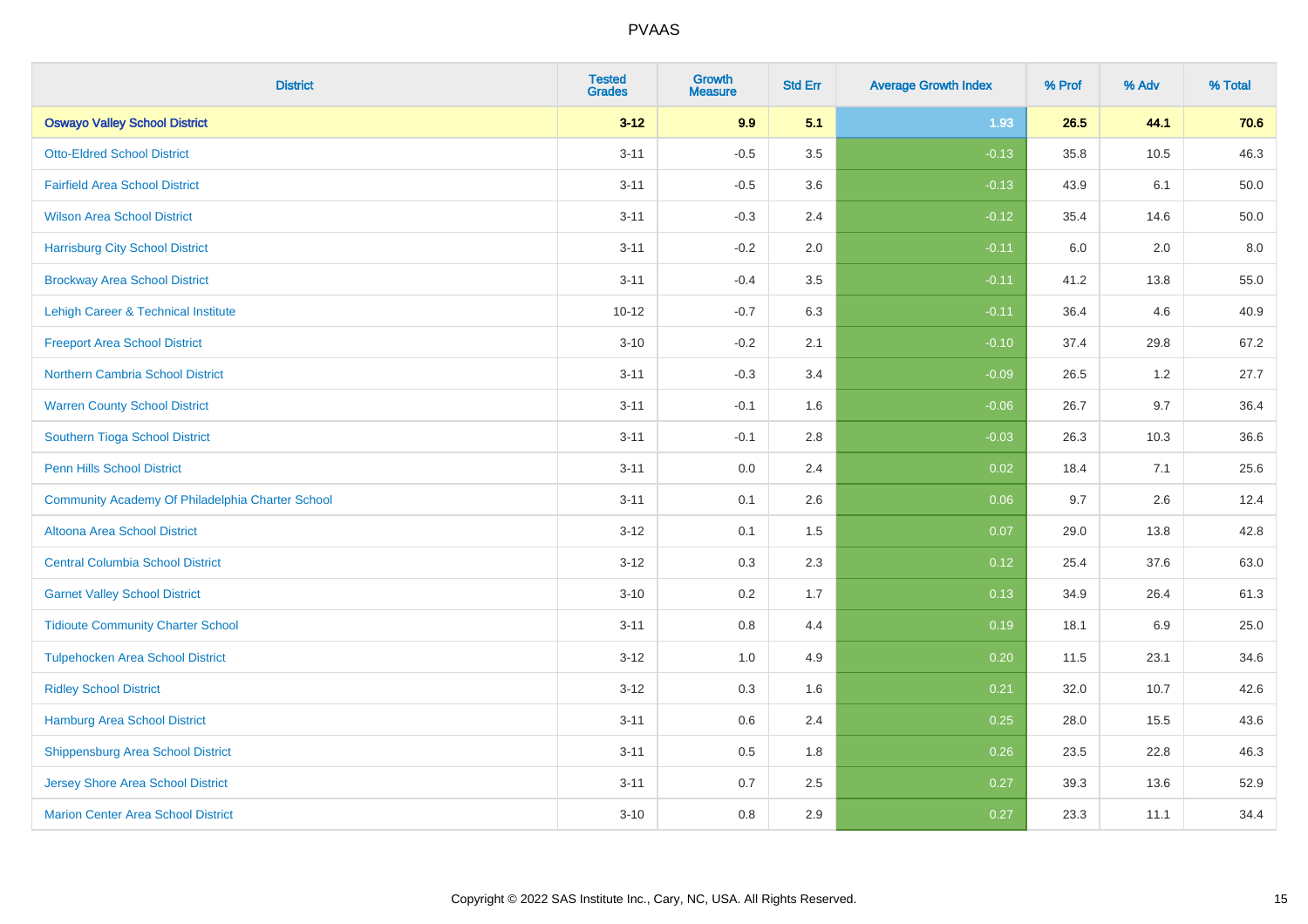| <b>District</b>                                    | <b>Tested</b><br><b>Grades</b> | <b>Growth</b><br><b>Measure</b> | <b>Std Err</b> | <b>Average Growth Index</b> | % Prof | % Adv   | % Total |
|----------------------------------------------------|--------------------------------|---------------------------------|----------------|-----------------------------|--------|---------|---------|
| <b>Oswayo Valley School District</b>               | $3 - 12$                       | 9.9                             | 5.1            | 1.93                        | 26.5   | 44.1    | 70.6    |
| <b>Tech Freire Charter School</b>                  | $9 - 11$                       | 0.7                             | 2.5            | 0.27                        | 3.6    | 0.0     | 3.6     |
| <b>New Foundations Charter School</b>              | $3 - 11$                       | 0.6                             | 2.2            | 0.29                        | 22.4   | 4.0     | 26.4    |
| South Williamsport Area School District            | $3 - 10$                       | 0.9                             | 3.1            | 0.31                        | 38.4   | 11.6    | 50.0    |
| <b>Hopewell Area School District</b>               | $3 - 11$                       | 0.8                             | 2.6            | 0.31                        | 34.5   | 12.4    | 46.9    |
| <b>Wilson School District</b>                      | $3 - 12$                       | 0.5                             | 1.5            | 0.32                        | 30.4   | 25.5    | 55.9    |
| <b>Avella Area School District</b>                 | $3 - 12$                       | 1.6                             | 4.7            | 0.34                        | 34.8   | 7.2     | 42.0    |
| <b>North Star School District</b>                  | $3 - 11$                       | 1.1                             | 3.3            | 0.34                        | 26.2   | 20.0    | 46.2    |
| <b>Wattsburg Area School District</b>              | $3 - 11$                       | 1.0                             | 2.7            | 0.36                        | 20.4   | 12.4    | 32.7    |
| <b>Upper Adams School District</b>                 | $3 - 11$                       | 0.9                             | 2.5            | 0.37                        | 33.0   | 17.0    | 50.0    |
| Pennsylvania Cyber Charter School                  | $3 - 11$                       | 0.6                             | 1.5            | 0.37                        | 20.8   | 8.1     | 28.9    |
| <b>Reach Cyber Charter School</b>                  | $3 - 11$                       | 1.4                             | 3.6            | 0.40                        | 32.9   | 15.2    | 48.1    |
| <b>Austin Area School District</b>                 | $3 - 11$                       | 2.6                             | 6.0            | 0.43                        | 25.0   | 18.8    | 43.8    |
| <b>Brentwood Borough School District</b>           | $3 - 11$                       | 1.3                             | 3.0            | 0.44                        | 20.2   | 16.0    | 36.2    |
| <b>MaST Community Charter School II</b>            | $3 - 10$                       | 1.4                             | 3.0            | 0.45                        | 16.1   | 4.6     | 20.7    |
| Philadelphia Electrical & Tech Charter High School | $10 - 10$                      | 1.2                             | 2.6            | 0.45                        | 0.9    | $0.0\,$ | 0.9     |
| <b>Annville-Cleona School District</b>             | $3 - 12$                       | 1.1                             | 2.4            | 0.45                        | 34.8   | 13.6    | 48.5    |
| Daniel Boone Area School District                  | $3 - 12$                       | 0.9                             | 1.9            | 0.46                        | 28.9   | 22.0    | 51.0    |
| Juniata Valley School District                     | $3 - 11$                       | 1.6                             | 3.2            | 0.51                        | 23.1   | 9.4     | 32.5    |
| Shenango Area School District                      | $3 - 11$                       | 1.7                             | 3.2            | 0.52                        | 41.4   | 13.8    | 55.3    |
| <b>Seneca Valley School District</b>               | $3 - 11$                       | $0.8\,$                         | 1.4            | 0.54                        | 40.6   | 25.2    | 65.8    |
| <b>Oley Valley School District</b>                 | $3 - 11$                       | 1.4                             | 2.4            | 0.56                        | 37.4   | 23.9    | 61.4    |
| <b>Upper Moreland Township School District</b>     | $3 - 11$                       | 1.1                             | 2.0            | 0.56                        | 24.8   | 26.6    | 51.3    |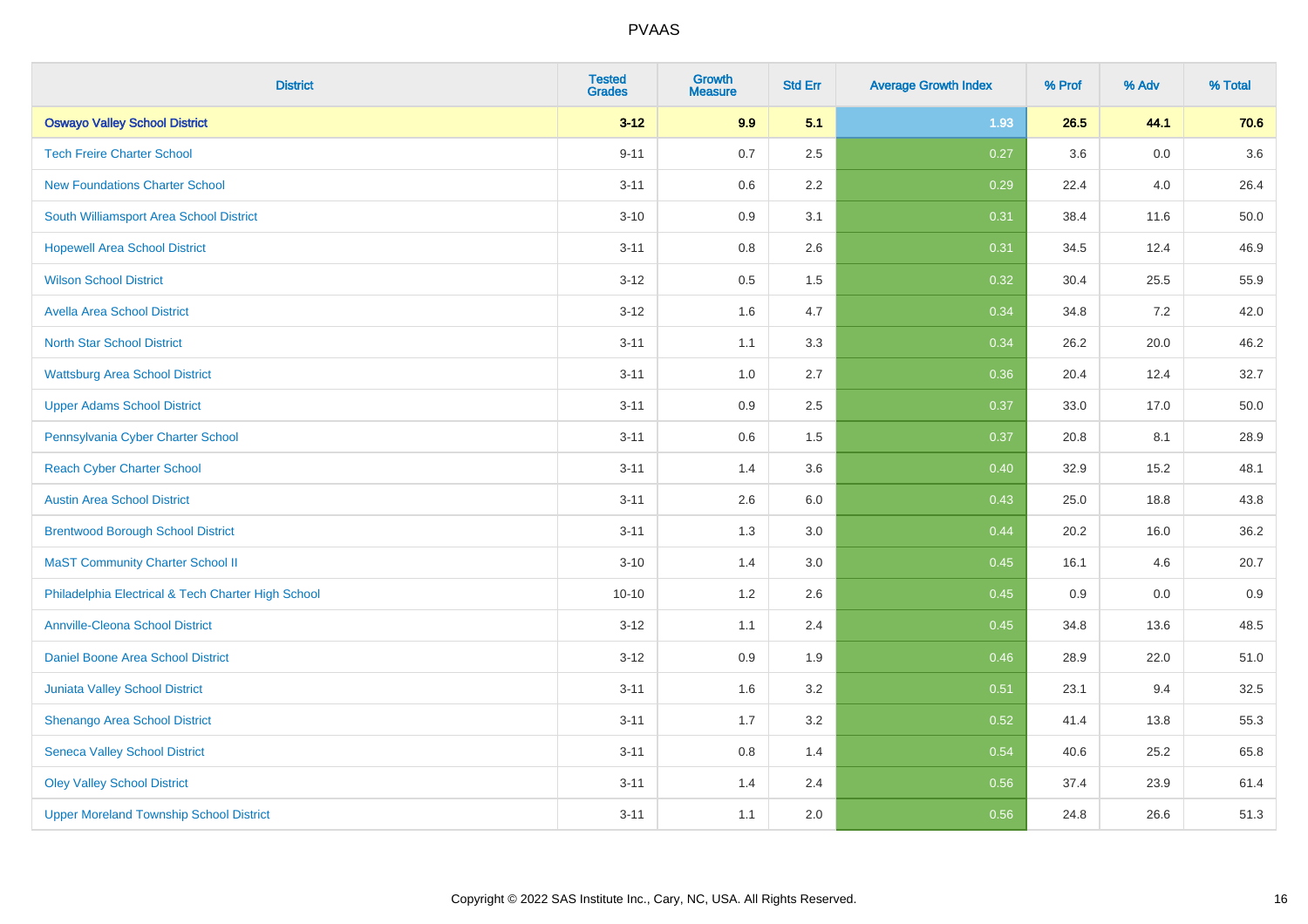| <b>District</b>                          | <b>Tested</b><br><b>Grades</b> | <b>Growth</b><br><b>Measure</b> | <b>Std Err</b> | <b>Average Growth Index</b> | % Prof | % Adv | % Total |
|------------------------------------------|--------------------------------|---------------------------------|----------------|-----------------------------|--------|-------|---------|
| <b>Oswayo Valley School District</b>     | $3 - 12$                       | 9.9                             | 5.1            | 1.93                        | 26.5   | 44.1  | 70.6    |
| <b>Abington School District</b>          | $3 - 10$                       | 0.9                             | 1.6            | 0.57                        | 29.7   | 28.7  | 58.4    |
| <b>Sullivan County School District</b>   | $3 - 10$                       | 2.5                             | 4.3            | 0.58                        | 43.6   | 7.7   | 51.3    |
| <b>Bethlehem-Center School District</b>  | $3 - 10$                       | 2.1                             | 3.5            | 0.59                        | 32.3   | 4.6   | 36.9    |
| <b>Bensalem Township School District</b> | $3 - 11$                       | 1.0                             | 1.6            | 0.63                        | 24.3   | 10.7  | 34.9    |
| <b>Belmont Charter School</b>            | $3 - 10$                       | 2.2                             | 3.4            | 0.64                        | 5.3    | 1.8   | 7.0     |
| Mastery Charter School - Pickett Campus  | $6 - 10$                       | 2.7                             | 4.2            | 0.65                        | 20.6   | 0.0   | 20.6    |
| <b>Union School District</b>             | $3 - 12$                       | 2.5                             | 3.7            | 0.69                        | 17.9   | 10.4  | 28.4    |
| <b>Springfield School District</b>       | $3 - 11$                       | 1.2                             | 1.7            | 0.69                        | 31.8   | 25.2  | 56.9    |
| <b>Williams Valley School District</b>   | $3 - 11$                       | 2.6                             | 3.7            | 0.69                        | 17.0   | 5.1   | 22.0    |
| <b>Mercer Area School District</b>       | $3 - 11$                       | 2.2                             | 3.1            | 0.70                        | 24.4   | 11.8  | 36.2    |
| <b>Forest Hills School District</b>      | $3 - 11$                       | 1.8                             | 2.5            | 0.71                        | 28.8   | 10.3  | 39.1    |
| <b>Tunkhannock Area School District</b>  | $3 - 11$                       | 1.4                             | 2.0            | 0.71                        | 29.8   | 18.1  | 47.9    |
| <b>School Lane Charter School</b>        | $3 - 11$                       | 2.6                             | 3.6            | 0.72                        | 23.1   | 18.7  | 41.8    |
| <b>Lewisburg Area School District</b>    | $3 - 11$                       | 1.7                             | 2.4            | 0.72                        | 35.9   | 35.9  | 71.8    |
| Penn-Delco School District               | $3 - 11$                       | 1.3                             | 1.8            | 0.75                        | 26.5   | 12.6  | 39.1    |
| North Clarion County School District     | $3 - 12$                       | 3.4                             | 4.1            | 0.83                        | 45.0   | 18.8  | 63.8    |
| <b>Moon Area School District</b>         | $3 - 11$                       | 1.5                             | 1.8            | 0.86                        | 34.5   | 25.5  | 60.0    |
| <b>Blackhawk School District</b>         | $3 - 11$                       | 2.0                             | 2.3            | 0.87                        | 34.6   | 20.7  | 55.3    |
| Aspira Bilingual Cyber Charter School    | $3 - 11$                       | 5.1                             | 5.8            | 0.87                        | 4.8    | 0.0   | 4.8     |
| Hope For Hyndman Charter School          | $3 - 11$                       | 5.1                             | 5.8            | 0.88                        | 14.3   | 7.1   | 21.4    |
| <b>Pottstown School District</b>         | $3 - 12$                       | 2.0                             | 2.2            | 0.88                        | 19.4   | 6.2   | 25.6    |
| <b>Clarion Area School District</b>      | $3 - 11$                       | 3.2                             | 3.7            | 0.88                        | 31.7   | 13.3  | 45.0    |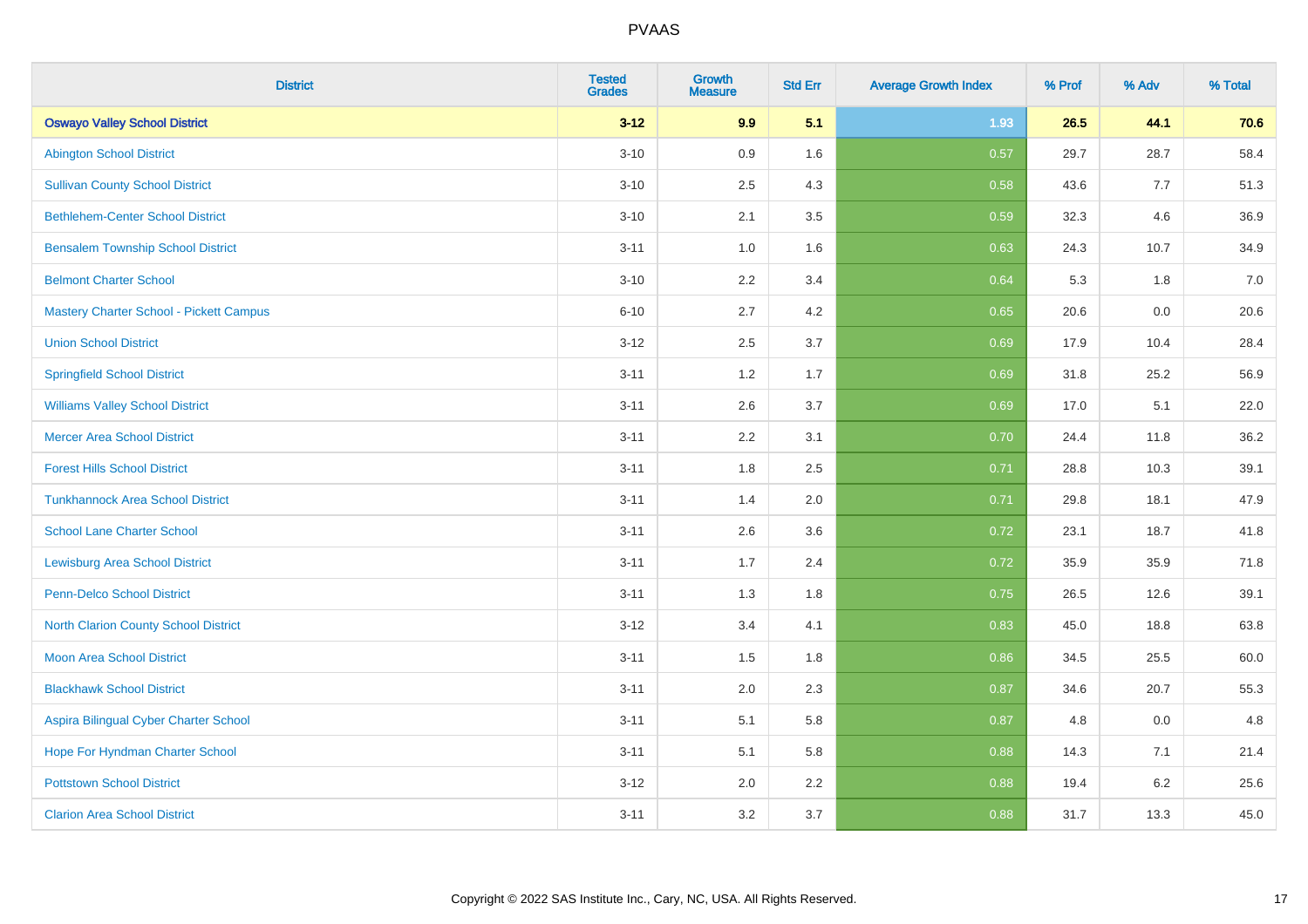| <b>District</b>                                 | <b>Tested</b><br><b>Grades</b> | Growth<br><b>Measure</b> | <b>Std Err</b> | <b>Average Growth Index</b> | % Prof | % Adv | % Total |
|-------------------------------------------------|--------------------------------|--------------------------|----------------|-----------------------------|--------|-------|---------|
| <b>Oswayo Valley School District</b>            | $3 - 12$                       | 9.9                      | 5.1            | 1.93                        | 26.5   | 44.1  | 70.6    |
| <b>Eastern Lancaster County School District</b> | $3 - 12$                       | 2.9                      | 3.2            | 0.91                        | 35.2   | 36.4  | 71.6    |
| <b>Centennial School District</b>               | $3 - 10$                       | 1.5                      | 1.5            | 0.98                        | 23.6   | 12.4  | 36.0    |
| West Jefferson Hills School District            | $3 - 11$                       | 1.9                      | 1.9            | 0.99                        | 34.8   | 27.3  | 62.1    |
| <b>Galeton Area School District</b>             | $3 - 11$                       | 5.4                      | 5.4            | $1.01$                      | 33.3   | 22.2  | 55.6    |
| Esperanza Academy Charter School                | $4 - 11$                       | 2.1                      | 2.1            | $1.01$                      | 14.2   | 3.6   | 17.8    |
| <b>Brownsville Area School District</b>         | $3 - 12$                       | 3.9                      | 3.8            | 1.04                        | 22.0   | 8.5   | 30.5    |
| <b>Sharpsville Area School District</b>         | $3 - 11$                       | 3.8                      | 3.7            | 1.04                        | 41.1   | 23.2  | 64.3    |
| <b>Bermudian Springs School District</b>        | $3 - 11$                       | 2.5                      | 2.4            | 1.05                        | 31.8   | 23.5  | 55.3    |
| <b>Haverford Township School District</b>       | $3 - 11$                       | 1.4                      | 1.4            | 1.05                        | 36.7   | 26.3  | 63.0    |
| <b>Athens Area School District</b>              | $3 - 11$                       | 2.6                      | 2.3            | 1.11                        | 34.9   | 12.3  | 47.3    |
| <b>Southeast Delco School District</b>          | $3 - 10$                       | 3.9                      | 3.5            | 1.12                        | 18.6   | 3.4   | 22.0    |
| Esperanza Cyber Charter School                  | $3 - 11$                       | 7.1                      | 6.1            | 1.15                        | 8.8    | 2.9   | 11.8    |
| People For People Charter School                | $3 - 12$                       | 6.4                      | 5.6            | 1.15                        | 2.4    | 0.0   | 2.4     |
| <b>Newport School District</b>                  | $3 - 12$                       | $3.8\,$                  | 3.3            | 1.17                        | 38.8   | 10.4  | 49.2    |
| <b>Solanco School District</b>                  | $3 - 11$                       | 2.2                      | 1.8            | 1.18                        | 27.2   | 15.0  | 42.3    |
| <b>Upper Dublin School District</b>             | $3 - 12$                       | 2.1                      | 1.8            | 1.19                        | 34.7   | 30.0  | 64.7    |
| <b>Bellwood-Antis School District</b>           | $3 - 10$                       | 3.5                      | 2.8            | 1.24                        | 40.9   | 19.4  | 60.2    |
| <b>Bloomsburg Area School District</b>          | $3 - 10$                       | 4.3                      | 3.4            | 1.26                        | 36.5   | 20.6  | 57.1    |
| Johnsonburg Area School District                | $3 - 11$                       | 5.0                      | 3.9            | 1.27                        | 35.5   | 11.8  | 47.4    |
| <b>Purchase Line School District</b>            | $3 - 12$                       | 4.3                      | 3.3            | 1.30                        | 32.3   | 9.0   | 41.4    |
| Pennsylvania Virtual Charter School             | $3 - 11$                       | 4.4                      | 3.4            | 1.31                        | 29.8   | 21.2  | 51.0    |
| <b>Ringgold School District</b>                 | $3 - 11$                       | 2.9                      | 2.2            | 1.32                        | 23.8   | 13.3  | 37.1    |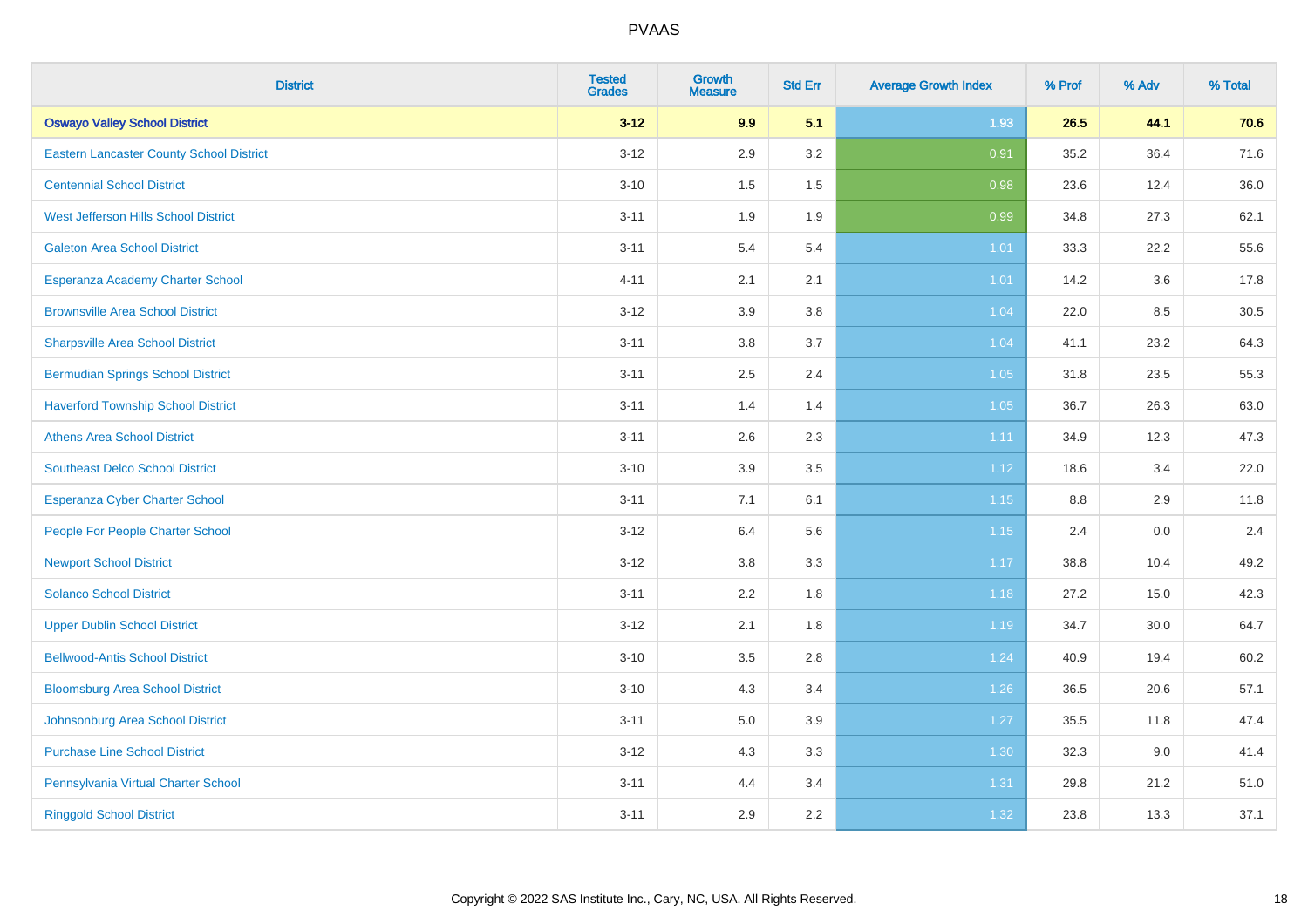| <b>District</b>                                | <b>Tested</b><br><b>Grades</b> | <b>Growth</b><br><b>Measure</b> | <b>Std Err</b> | <b>Average Growth Index</b> | % Prof | % Adv | % Total |
|------------------------------------------------|--------------------------------|---------------------------------|----------------|-----------------------------|--------|-------|---------|
| <b>Oswayo Valley School District</b>           | $3 - 12$                       | 9.9                             | 5.1            | 1.93                        | 26.5   | 44.1  | 70.6    |
| <b>Keystone School District</b>                | $3 - 11$                       | 7.8                             | 5.7            | 1.37                        | 35.0   | 45.0  | 80.0    |
| Philipsburg-Osceola Area School District       | $3 - 11$                       | 4.1                             | 3.0            | 1.37                        | 22.5   | 16.2  | 38.8    |
| <b>Chestnut Ridge School District</b>          | $3 - 12$                       | 4.0                             | 2.9            | 1.38                        | 33.2   | 11.0  | 44.2    |
| <b>Conemaugh Township Area School District</b> | $3 - 12$                       | 4.8                             | 3.5            | 1.39                        | 30.9   | 27.8  | 58.8    |
| <b>Western Wayne School District</b>           | $3 - 11$                       | 3.6                             | 2.6            | 1.39                        | 30.8   | 16.2  | 47.0    |
| <b>Mastery Charter School - Thomas Campus</b>  | $3 - 10$                       | 7.9                             | 5.7            | 1.39                        | 12.5   | 0.0   | 12.5    |
| <b>Midd-West School District</b>               | $3 - 11$                       | 3.6                             | 2.6            | 1.42                        | 28.6   | 25.0  | 53.6    |
| <b>Conestoga Valley School District</b>        | $3 - 11$                       | 2.4                             | 1.7            | 1.43                        | 35.0   | 23.5  | 58.5    |
| Susquehanna Township School District           | $3 - 12$                       | 3.9                             | 2.7            | 1.45                        | 19.0   | 13.1  | 32.0    |
| <b>Northern Potter School District</b>         | $3 - 12$                       | $6.8\,$                         | 4.6            | 1.48                        | 30.6   | 11.1  | 41.7    |
| South Western School District                  | $3 - 12$                       | 2.5                             | 1.7            | 1.48                        | 36.2   | 19.7  | 55.9    |
| <b>Smethport Area School District</b>          | $3 - 12$                       | 5.8                             | 3.8            | 1.52                        | 24.6   | 20.0  | 44.6    |
| <b>Gateway School District</b>                 | $3 - 11$                       | 3.1                             | 2.0            | 1.55                        | 35.7   | 18.5  | 54.2    |
| <b>Fort Leboeuf School District</b>            | $3 - 11$                       | 3.5                             | 2.2            | 1.58                        | 32.0   | 16.8  | 48.8    |
| <b>Salisbury Township School District</b>      | $3 - 11$                       | 5.8                             | 3.6            | 1.62                        | 24.4   | 12.6  | 37.0    |
| <b>Halifax Area School District</b>            | $3 - 11$                       | 5.8                             | 3.5            | 1.64                        | 32.1   | 18.9  | 50.9    |
| Dr Robert Ketterer Charter School Inc          | $6 - 12$                       | 7.1                             | 4.3            | 1.66                        | 7.3    | 1.7   | 9.0     |
| <b>Waynesboro Area School District</b>         | $3 - 12$                       | 3.0                             | 1.8            | 1.67                        | 26.0   | 23.5  | 49.5    |
| <b>West Shore School District</b>              | $3 - 12$                       | 2.2                             | 1.3            | 1.68                        | 31.8   | 15.2  | 47.1    |
| <b>Penn-Trafford School District</b>           | $3 - 11$                       | 2.9                             | 1.8            | 1.68                        | 46.3   | 26.2  | 72.5    |
| <b>Port Allegany School District</b>           | $3 - 11$                       | 6.5                             | 3.7            | 1.74                        | 26.4   | 11.3  | 37.7    |
| Multicultural Academy Charter School           | $9 - 11$                       | 6.0                             | 3.4            | 1.77                        | 12.3   | 0.0   | 12.3    |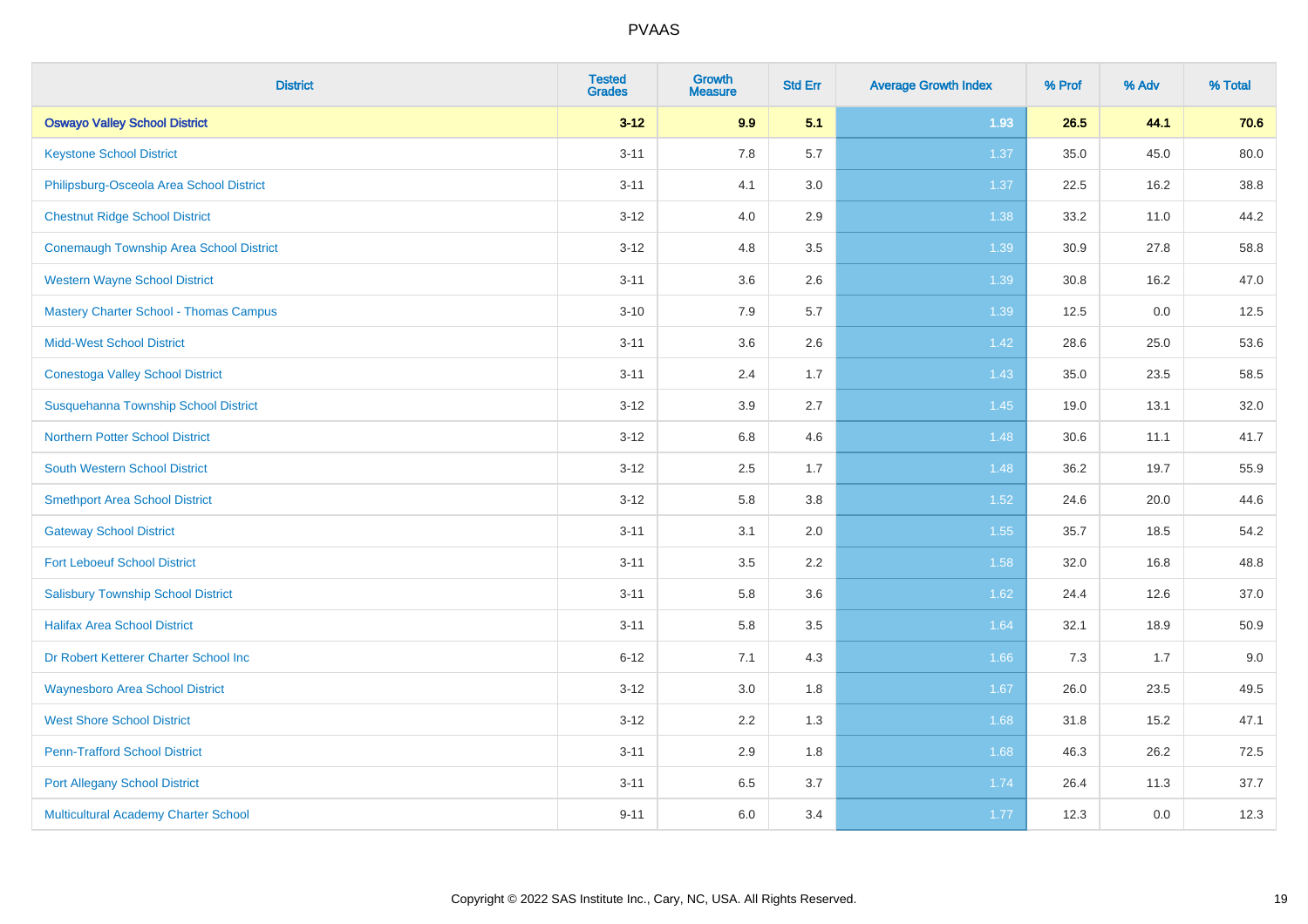| <b>District</b>                               | <b>Tested</b><br><b>Grades</b> | <b>Growth</b><br><b>Measure</b> | <b>Std Err</b> | <b>Average Growth Index</b> | % Prof | % Adv | % Total |
|-----------------------------------------------|--------------------------------|---------------------------------|----------------|-----------------------------|--------|-------|---------|
| <b>Oswayo Valley School District</b>          | $3 - 12$                       | 9.9                             | 5.1            | 1.93                        | 26.5   | 44.1  | 70.6    |
| <b>Wyalusing Area School District</b>         | $3 - 12$                       | 5.7                             | 3.2            | 1.78                        | 38.6   | 12.9  | 51.4    |
| Leechburg Area School District                | $3 - 11$                       | 7.0                             | 3.9            | 1.79                        | 37.7   | 4.9   | 42.6    |
| Mt Lebanon School District                    | $3 - 11$                       | 2.4                             | 1.3            | 1.79                        | 39.3   | 37.4  | 76.8    |
| <b>Sayre Area School District</b>             | $3 - 11$                       | 5.8                             | 3.2            | 1.81                        | 30.3   | 21.0  | 51.3    |
| <b>Perkiomen Valley School District</b>       | $3 - 11$                       | 2.7                             | 1.5            | 1.83                        | 35.0   | 25.3  | 60.3    |
| <b>Central Valley School District</b>         | $3 - 10$                       | 4.7                             | 2.6            | 1.83                        | 37.8   | 18.5  | 56.3    |
| <b>Eastern Lebanon County School District</b> | $3 - 11$                       | 4.0                             | 2.1            | 1.89                        | 23.5   | 11.5  | 35.0    |
| <b>United School District</b>                 | $3 - 11$                       | 6.3                             | 3.3            | 1.89                        | 38.8   | 16.3  | 55.0    |
| <b>Spring Grove Area School District</b>      | $3 - 11$                       | 3.9                             | 2.0            | 1.90                        | 30.0   | 23.0  | 53.0    |
| <b>Oswayo Valley School District</b>          | $3 - 12$                       | 9.9                             | 5.1            | 1.93                        | 26.5   | 44.1  | 70.6    |
| South Middleton School District               | $3 - 11$                       | 4.4                             | 2.2            | 1.95                        | 31.1   | 16.4  | 47.5    |
| Pennsylvania Distance Learning Charter School | $3 - 12$                       | $6.8\,$                         | 3.4            | 1.99                        | 19.8   | 6.2   | 25.9    |
| <b>Benton Area School District</b>            | $3 - 10$                       | 8.1                             | 4.0            | 2.01                        | 35.7   | 28.6  | 64.3    |
| <b>Keystone Central School District</b>       | $3 - 11$                       | 3.6                             | 1.8            | 2.04                        | 27.1   | 14.6  | 41.8    |
| Northampton Area School District              | $3 - 11$                       | 3.2                             | 1.5            | 2.05                        | 29.8   | 17.9  | 47.7    |
| Northeastern York School District             | $3 - 11$                       | 3.8                             | 1.8            | 2.11                        | 32.7   | 21.0  | 53.7    |
| <b>Muncy School District</b>                  | $3 - 11$                       | 6.9                             | 3.3            | 2.12                        | 37.6   | 18.8  | 56.4    |
| <b>Mckeesport Area School District</b>        | $3 - 12$                       | 4.6                             | 2.2            | 2.14                        | 21.1   | 4.4   | 25.5    |
| <b>Brookville Area School District</b>        | $3 - 11$                       | $6.8\,$                         | 3.1            | 2.19                        | 46.1   | 14.6  | 60.7    |
| Mastery Charter School - Hardy Williams       | $3 - 11$                       | 6.6                             | 3.0            | 2.21                        | 24.7   | 1.2   | 25.9    |
| <b>Blue Ridge School District</b>             | $3 - 11$                       | 8.3                             | 3.7            | 2.24                        | 29.6   | 9.3   | 38.9    |
| <b>Wallingford-Swarthmore School District</b> | $3 - 10$                       | 5.0                             | 2.2            | 2.25                        | 33.3   | 37.1  | 70.4    |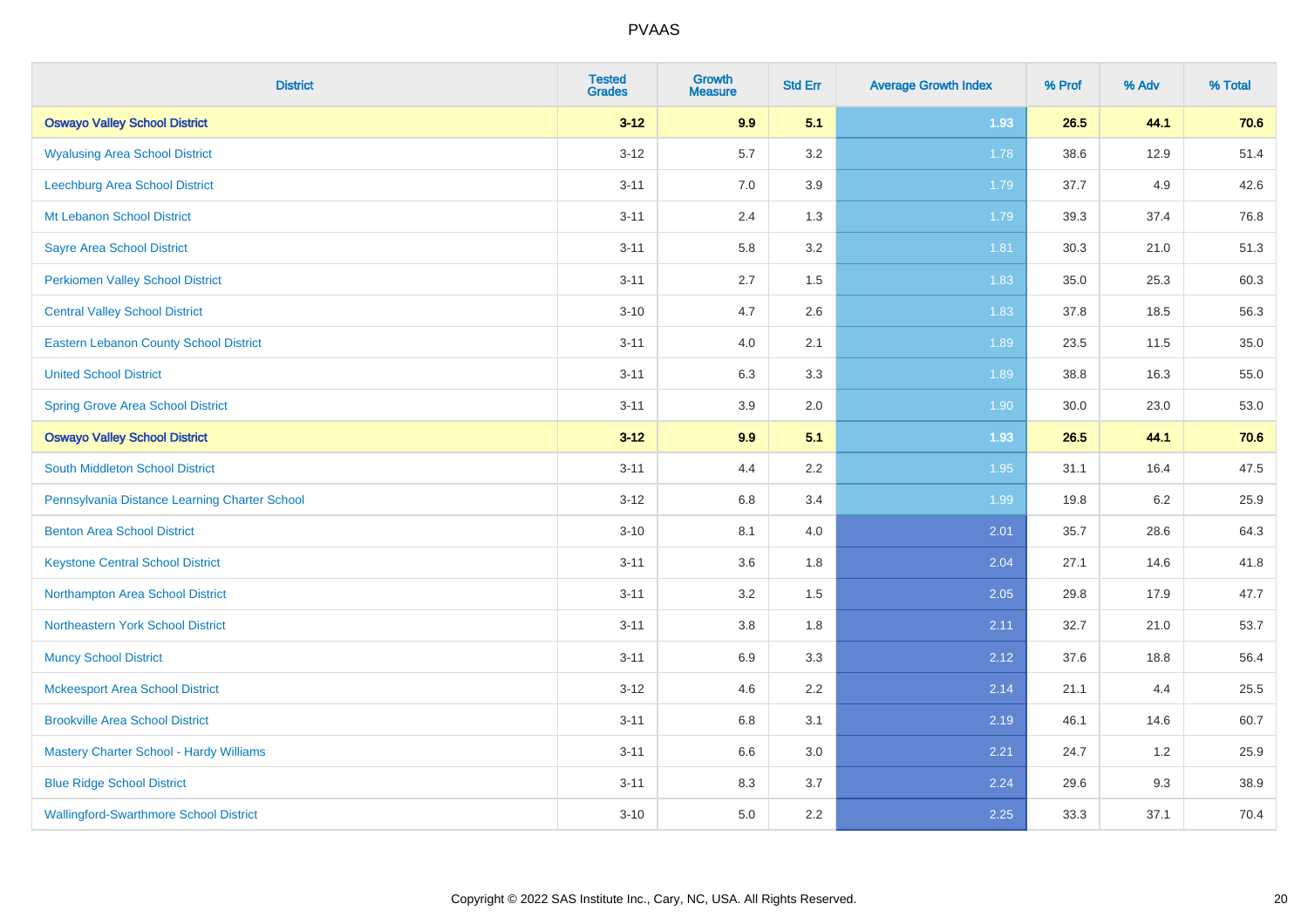| <b>District</b>                                    | <b>Tested</b><br><b>Grades</b> | <b>Growth</b><br><b>Measure</b> | <b>Std Err</b> | <b>Average Growth Index</b> | % Prof | % Adv | % Total |
|----------------------------------------------------|--------------------------------|---------------------------------|----------------|-----------------------------|--------|-------|---------|
| <b>Oswayo Valley School District</b>               | $3 - 12$                       | 9.9                             | 5.1            | 1.93                        | 26.5   | 44.1  | 70.6    |
| <b>Glendale School District</b>                    | $3 - 10$                       | 7.9                             | 3.5            | 2.25                        | 42.6   | 9.3   | 51.8    |
| East Pennsboro Area School District                | $3 - 11$                       | 4.8                             | 2.1            | 2.26                        | 36.8   | 16.9  | 53.7    |
| <b>Brandywine Heights Area School District</b>     | $3 - 11$                       | 5.8                             | 2.6            | 2.27                        | 27.7   | 28.6  | 56.2    |
| Huntingdon Area School District                    | $3 - 11$                       | 5.8                             | 2.6            | 2.28                        | 27.8   | 17.4  | 45.2    |
| <b>Red Lion Area School District</b>               | $3 - 11$                       | 4.5                             | 1.9            | 2.31                        | 32.3   | 21.5  | 53.8    |
| <b>Bentworth School District</b>                   | $3 - 11$                       | 7.0                             | 3.0            | 2.36                        | 26.6   | 17.0  | 43.6    |
| Northern Lehigh School District                    | $3 - 12$                       | 6.1                             | 2.5            | 2.42                        | 21.4   | 18.0  | 39.3    |
| <b>Homer-Center School District</b>                | $3 - 11$                       | 8.8                             | 3.5            | 2.53                        | 38.0   | 17.7  | 55.8    |
| Northern Tioga School District                     | $3-12$                         | 6.8                             | 2.6            | 2.64                        | 25.0   | 16.9  | 41.9    |
| <b>Palisades School District</b>                   | $3 - 11$                       | 7.7                             | 2.9            | 2.66                        | 27.8   | 20.3  | 48.1    |
| <b>Commonwealth Charter Academy Charter School</b> | $3 - 10$                       | 4.2                             | 1.6            | 2.68                        | 27.0   | 15.6  | 42.5    |
| <b>Bedford Area School District</b>                | $3 - 11$                       | 6.4                             | 2.4            | 2.68                        | 31.0   | 20.6  | 51.6    |
| Saint Marys Area School District                   | $3 - 11$                       | 6.0                             | 2.2            | 2.69                        | 35.4   | 18.3  | 53.7    |
| <b>Crawford Central School District</b>            | $3 - 11$                       | 5.7                             | 2.1            | 2.71                        | 26.4   | 15.8  | 42.1    |
| <b>Tamaqua Area School District</b>                | $3 - 12$                       | 6.5                             | 2.4            | 2.72                        | 34.3   | 17.5  | 51.8    |
| <b>Donegal School District</b>                     | $3 - 12$                       | 5.9                             | 2.2            | 2.72                        | 34.1   | 23.1  | 57.2    |
| <b>Great Valley School District</b>                | $3 - 11$                       | 5.4                             | 2.0            | 2.77                        | 33.8   | 33.5  | 67.3    |
| <b>South Butler County School District</b>         | $3 - 10$                       | 6.3                             | 2.2            | 2.80                        | 37.8   | 19.2  | 57.0    |
| <b>Canton Area School District</b>                 | $3 - 11$                       | 8.4                             | 2.9            | 2.92                        | 13.8   | 23.0  | 36.8    |
| <b>Bald Eagle Area School District</b>             | $3 - 11$                       | 7.6                             | 2.5            | 3.00                        | 31.6   | 15.6  | 47.3    |
| <b>Line Mountain School District</b>               | $3 - 11$                       | 11.7                            | 3.9            | 3.01                        | 40.4   | 42.3  | 82.7    |
| <b>Lower Dauphin School District</b>               | $3 - 11$                       | 5.3                             | 1.8            | 3.03                        | 30.6   | 26.8  | 57.5    |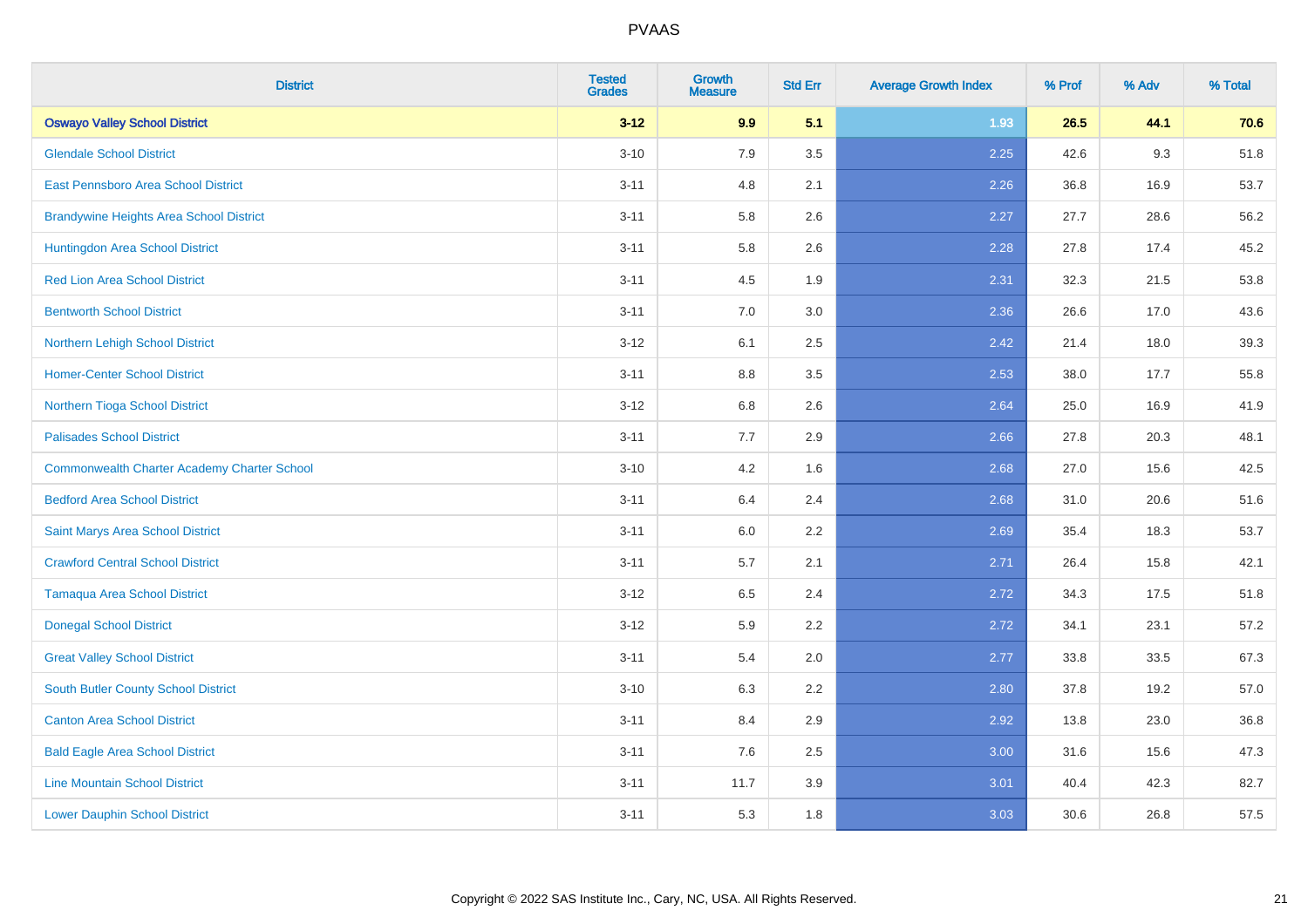| <b>District</b>                                 | <b>Tested</b><br><b>Grades</b> | <b>Growth</b><br><b>Measure</b> | <b>Std Err</b> | <b>Average Growth Index</b> | % Prof | % Adv | % Total |
|-------------------------------------------------|--------------------------------|---------------------------------|----------------|-----------------------------|--------|-------|---------|
| <b>Oswayo Valley School District</b>            | $3 - 12$                       | 9.9                             | 5.1            | 1.93                        | 26.5   | 44.1  | 70.6    |
| Allegheny-Clarion Valley School District        | $3 - 10$                       | 12.3                            | 4.1            | 3.03                        | 33.3   | 19.0  | 52.4    |
| <b>Upper Perkiomen School District</b>          | $3 - 11$                       | 5.7                             | 1.9            | 3.04                        | 25.4   | 19.9  | 45.4    |
| <b>Kane Area School District</b>                | $3 - 10$                       | 8.8                             | 2.9            | 3.07                        | 31.4   | 19.8  | 51.2    |
| Capital Area School for the Arts Charter School | $9 - 11$                       | 14.2                            | 4.5            | 3.13                        | 27.5   | 30.0  | 57.5    |
| <b>Greenwood School District</b>                | $3 - 11$                       | 11.3                            | 3.6            | 3.14                        | 31.2   | 32.8  | 63.9    |
| 21st Century Cyber Charter School               | $6 - 12$                       | 6.6                             | 2.1            | 3.16                        | 29.0   | 21.8  | 50.8    |
| <b>Avon Grove Charter School</b>                | $3 - 11$                       | $9.8\,$                         | 3.1            | 3.18                        | 32.4   | 26.0  | 58.4    |
| <b>Apollo-Ridge School District</b>             | $3 - 12$                       | 9.5                             | 3.0            | 3.23                        | 34.0   | 9.4   | 43.4    |
| <b>Penncrest School District</b>                | $3 - 11$                       | 6.0                             | 1.9            | 3.24                        | 31.1   | 16.9  | 48.0    |
| Upper Dauphin Area School District              | $3 - 11$                       | 16.5                            | 5.1            | 3.26                        | 37.5   | 26.8  | 64.3    |
| <b>Steel Valley School District</b>             | $3 - 11$                       | 11.1                            | 3.3            | 3.33                        | 34.8   | 10.1  | 44.9    |
| South Fayette Township School District          | $3 - 11$                       | 6.0                             | 1.8            | 3.33                        | 32.2   | 38.3  | 70.5    |
| <b>Bellefonte Area School District</b>          | $3 - 11$                       | 6.7                             | 2.0            | 3.34                        | 28.8   | 21.5  | 50.2    |
| <b>Conrad Weiser Area School District</b>       | $3 - 11$                       | 7.1                             | 2.1            | 3.34                        | 28.2   | 14.4  | 42.6    |
| <b>Kutztown Area School District</b>            | $3-12$                         | 9.3                             | 2.8            | 3.34                        | 38.5   | 14.6  | 53.2    |
| Wilmington Area School District                 | $3 - 11$                       | 11.1                            | 3.3            | 3.37                        | 29.8   | 26.2  | 56.0    |
| <b>Fairview School District</b>                 | $3 - 11$                       | 8.3                             | 2.4            | 3.43                        | 41.9   | 34.9  | 76.7    |
| <b>Mars Area School District</b>                | $3 - 10$                       | 6.6                             | 1.9            | 3.45                        | 36.7   | 32.4  | 69.1    |
| <b>North Pocono School District</b>             | $3 - 11$                       | 13.1                            | 3.7            | 3.54                        | 31.4   | 33.3  | 64.7    |
| <b>York Suburban School District</b>            | $3 - 11$                       | 7.4                             | 2.1            | 3.55                        | 24.9   | 31.2  | 56.1    |
| Oil City Area School District                   | $3 - 11$                       | $8.6\,$                         | 2.4            | 3.56                        | 29.1   | 13.1  | 42.2    |
| <b>Tredyffrin-Easttown School District</b>      | $3 - 10$                       | 8.7                             | 2.4            | 3.57                        | 35.2   | 35.8  | 71.0    |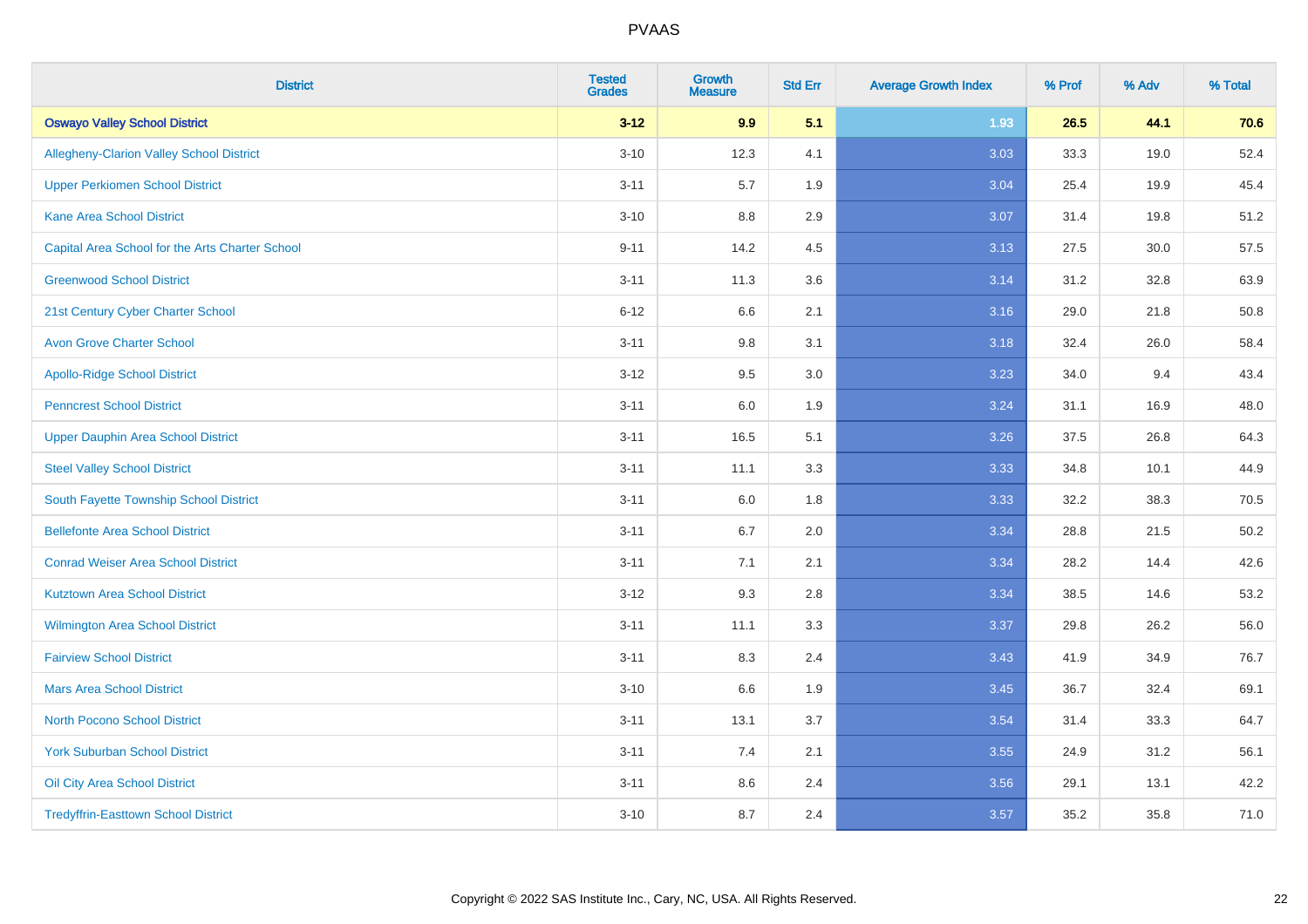| <b>District</b>                           | <b>Tested</b><br><b>Grades</b> | <b>Growth</b><br><b>Measure</b> | <b>Std Err</b> | <b>Average Growth Index</b> | % Prof | % Adv   | % Total |
|-------------------------------------------|--------------------------------|---------------------------------|----------------|-----------------------------|--------|---------|---------|
| <b>Oswayo Valley School District</b>      | $3 - 12$                       | 9.9                             | 5.1            | 1.93                        | 26.5   | 44.1    | 70.6    |
| <b>William Penn School District</b>       | $3 - 12$                       | 7.0                             | 1.9            | 3.61                        | 14.0   | $7.2\,$ | 21.3    |
| <b>Reading School District</b>            | $3 - 11$                       | 4.3                             | 1.2            | 3.71                        | 16.8   | $6.0\,$ | 22.8    |
| <b>Spring Cove School District</b>        | $3 - 11$                       | 9.1                             | 2.4            | 3.77                        | 31.8   | 25.4    | 57.1    |
| <b>Dover Area School District</b>         | $3 - 12$                       | 7.1                             | 1.9            | 3.78                        | 33.0   | 18.7    | 51.7    |
| <b>Hampton Township School District</b>   | $3 - 11$                       | 7.4                             | 2.0            | 3.79                        | 37.9   | 39.2    | 77.0    |
| <b>Juniata County School District</b>     | $3-12$                         | 7.7                             | 2.0            | 3.81                        | 22.9   | 18.9    | 41.8    |
| <b>Hazleton Area School District</b>      | $3 - 11$                       | 6.0                             | 1.6            | 3.85                        | 20.5   | 9.0     | 29.5    |
| <b>Warrior Run School District</b>        | $3 - 11$                       | 10.5                            | 2.7            | 3.86                        | 34.1   | 16.8    | 50.9    |
| <b>Dallas School District</b>             | $3 - 11$                       | 8.1                             | 2.1            | 3.87                        | 32.4   | 22.4    | 54.8    |
| <b>Phoenixville Area School District</b>  | $3 - 11$                       | 7.3                             | 1.8            | 3.96                        | 32.3   | 27.6    | 59.8    |
| Abington Heights School District          | $3 - 11$                       | 6.7                             | 1.7            | 4.00                        | 33.8   | 31.7    | 65.5    |
| <b>Radnor Township School District</b>    | $3 - 12$                       | $7.5\,$                         | 1.9            | 4.03                        | 33.0   | 38.3    | 71.3    |
| Downingtown Area School District          | $3 - 11$                       | 4.4                             | 1.1            | 4.06                        | 30.1   | 32.0    | 62.2    |
| <b>Ephrata Area School District</b>       | $3 - 11$                       | 6.8                             | 1.7            | 4.08                        | 31.6   | 17.1    | 48.8    |
| <b>Valley View School District</b>        | $3 - 11$                       | 9.3                             | 2.2            | 4.18                        | 26.6   | 23.1    | 49.7    |
| <b>Elizabethtown Area School District</b> | $3-12$                         | 7.1                             | 1.7            | 4.19                        | 36.4   | 27.6    | 64.0    |
| <b>Laurel School District</b>             | $3 - 11$                       | 13.0                            | 3.1            | 4.19                        | 30.3   | 15.7    | 46.1    |
| Pennsylvania Leadership Charter School    | $3 - 11$                       | 8.0                             | 1.9            | 4.22                        | 33.1   | 27.8    | 60.9    |
| <b>Wallenpaupack Area School District</b> | $3 - 11$                       | 8.8                             | 2.1            | 4.28                        | 28.5   | 18.9    | 47.4    |
| Maritime Academy Charter School           | $3 - 10$                       | 13.2                            | 3.1            | 4.29                        | 24.0   | 1.3     | 25.3    |
| <b>Coudersport Area School District</b>   | $3 - 11$                       | 14.8                            | 3.4            | 4.33                        | 34.7   | 28.0    | 62.7    |
| <b>West Allegheny School District</b>     | $3-12$                         | 8.6                             | 2.0            | 4.34                        | 37.3   | 27.2    | 64.5    |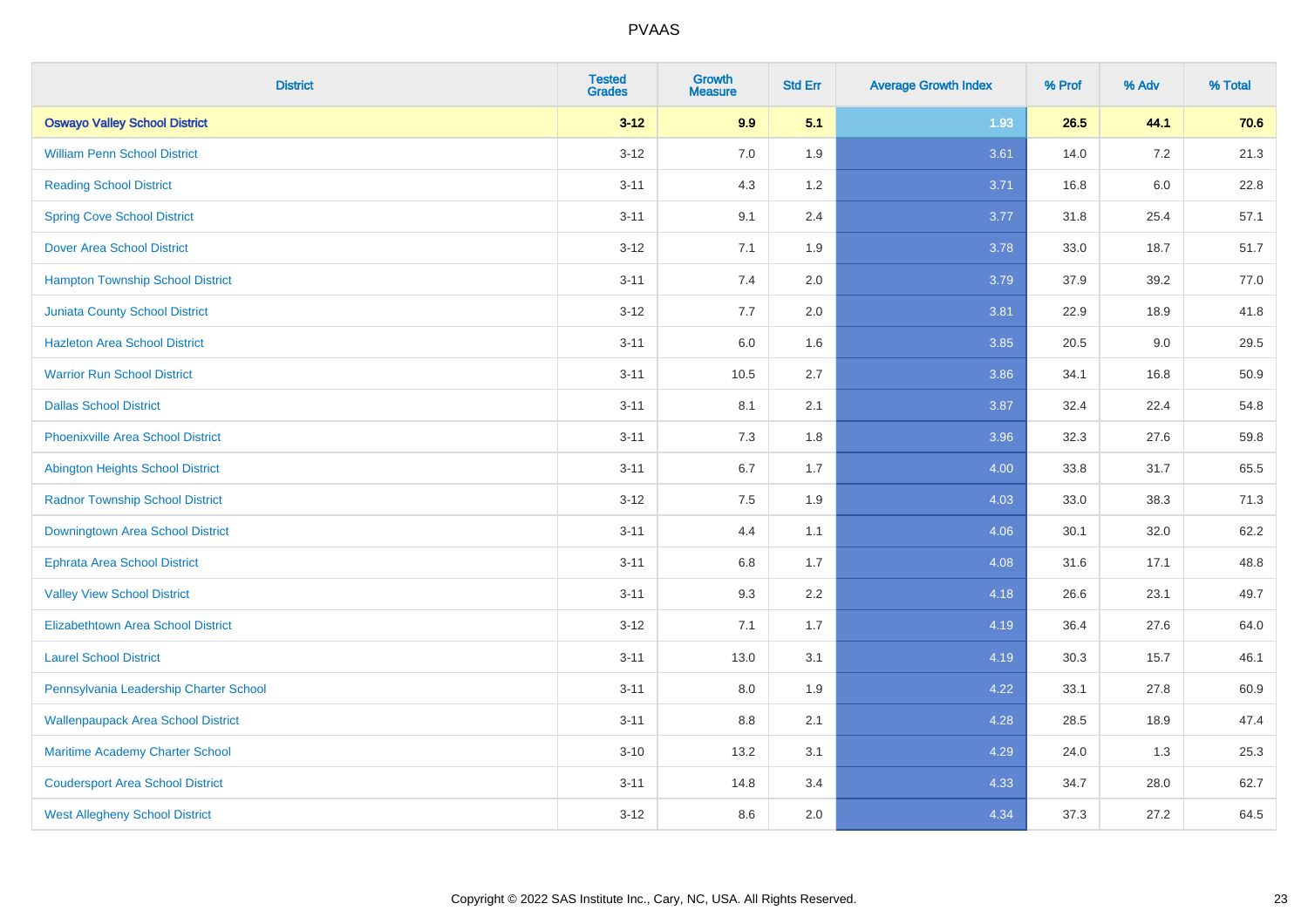| <b>District</b>                                | <b>Tested</b><br><b>Grades</b> | <b>Growth</b><br><b>Measure</b> | <b>Std Err</b> | <b>Average Growth Index</b> | % Prof | % Adv | % Total |
|------------------------------------------------|--------------------------------|---------------------------------|----------------|-----------------------------|--------|-------|---------|
| <b>Oswayo Valley School District</b>           | $3 - 12$                       | 9.9                             | 5.1            | 1.93                        | 26.5   | 44.1  | 70.6    |
| <b>Lower Moreland Township School District</b> | $3 - 11$                       | 8.7                             | 2.0            | 4.35                        | 38.2   | 33.2  | 71.4    |
| <b>Pennsbury School District</b>               | $3 - 11$                       | 5.6                             | 1.3            | 4.38                        | 37.7   | 27.7  | 65.4    |
| <b>Montrose Area School District</b>           | $3 - 10$                       | 12.3                            | 2.8            | 4.41                        | 37.8   | 28.9  | 66.7    |
| <b>Conewago Valley School District</b>         | $3 - 12$                       | 7.6                             | 1.7            | 4.46                        | 41.3   | 19.4  | 60.6    |
| Northern York County School District           | $3 - 11$                       | 8.4                             | 1.8            | 4.63                        | 24.3   | 23.1  | 47.4    |
| <b>Stroudsburg Area School District</b>        | $3 - 11$                       | 7.5                             | 1.6            | 4.70                        | 30.4   | 18.3  | 48.7    |
| <b>West Perry School District</b>              | $3 - 11$                       | 11.0                            | 2.3            | 4.76                        | 26.9   | 20.5  | 47.4    |
| <b>Lakeland School District</b>                | $3 - 11$                       | 13.3                            | 2.8            | 4.80                        | 22.2   | 21.2  | 43.4    |
| <b>Penn Manor School District</b>              | $3 - 11$                       | 7.1                             | 1.5            | 4.82                        | 26.7   | 20.5  | 47.2    |
| <b>Iroquois School District</b>                | $3 - 11$                       | 13.6                            | 2.8            | 4.83                        | 33.3   | 16.0  | 49.4    |
| <b>Lehighton Area School District</b>          | $3 - 11$                       | 11.4                            | 2.4            | 4.84                        | 30.5   | 24.9  | 55.3    |
| <b>Belle Vernon Area School District</b>       | $3 - 11$                       | 11.1                            | 2.3            | 4.88                        | 31.6   | 25.4  | 57.1    |
| <b>Quaker Valley School District</b>           | $3 - 11$                       | 12.2                            | 2.5            | 4.90                        | 39.5   | 26.4  | 65.9    |
| <b>Easton Area School District</b>             | $3 - 12$                       | 6.3                             | 1.3            | 4.91                        | 24.1   | 13.0  | 37.1    |
| <b>Berlin Brothersvalley School District</b>   | $3 - 11$                       | 19.6                            | 4.0            | 4.93                        | 28.3   | 41.3  | 69.6    |
| <b>Pennridge School District</b>               | $3 - 10$                       | 7.4                             | 1.5            | 5.10                        | 32.0   | 27.6  | 59.6    |
| Pen Argyl Area School District                 | $3 - 12$                       | 12.8                            | 2.5            | 5.10                        | 28.5   | 23.8  | 52.3    |
| <b>Fleetwood Area School District</b>          | $3 - 10$                       | 10.4                            | 2.0            | 5.19                        | 31.7   | 25.8  | 57.5    |
| <b>West Branch Area School District</b>        | $3 - 11$                       | 17.0                            | 3.3            | 5.20                        | 47.1   | 19.1  | 66.2    |
| <b>Cornwall-Lebanon School District</b>        | $3 - 11$                       | 8.2                             | 1.6            | 5.24                        | 28.0   | 20.5  | 48.6    |
| <b>Avon Grove School District</b>              | $3 - 10$                       | 7.6                             | 1.4            | 5.29                        | 33.7   | 33.2  | 67.0    |
| Penns Valley Area School District              | $3 - 12$                       | 14.1                            | 2.6            | 5.33                        | 29.6   | 23.3  | 52.9    |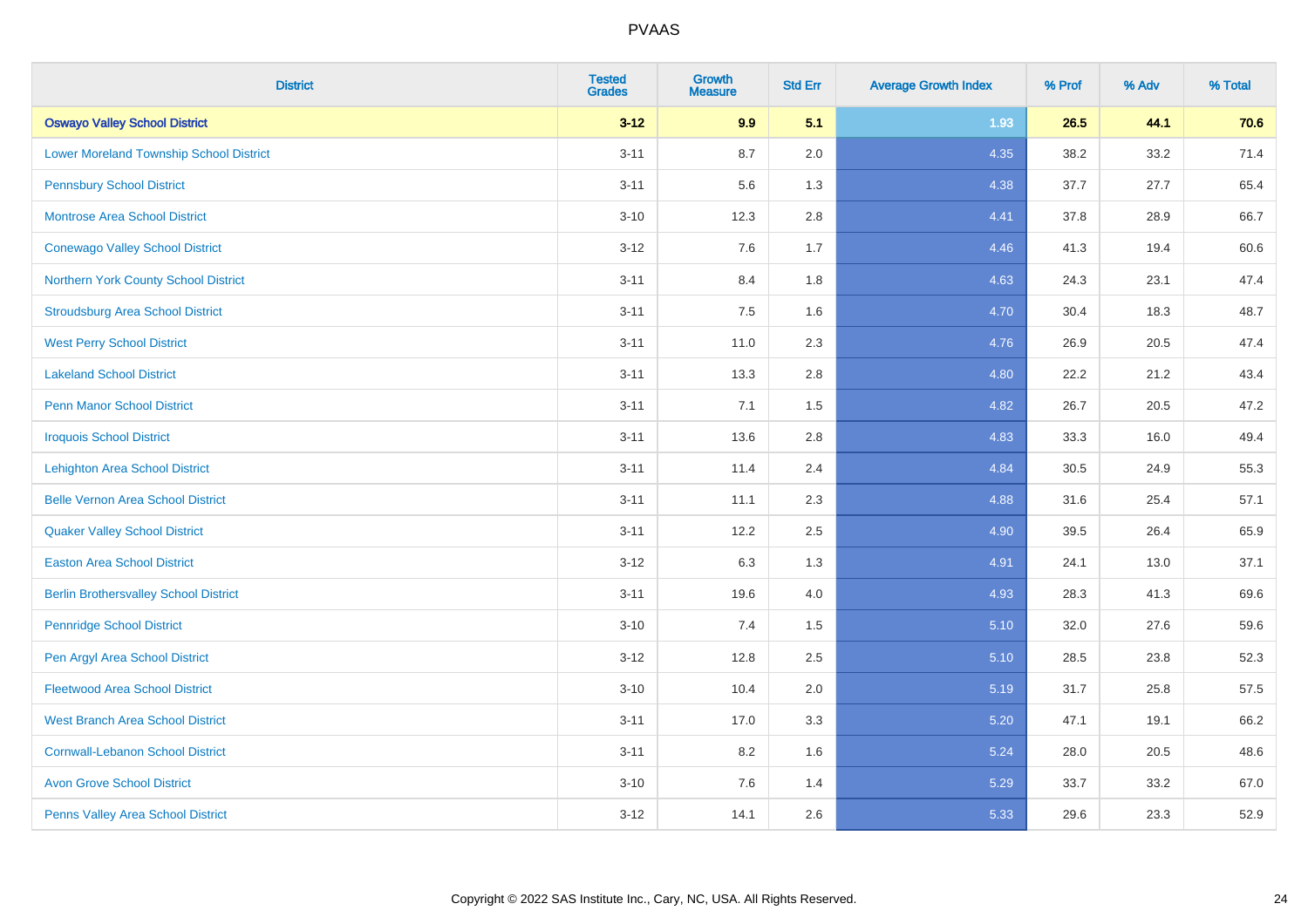| <b>District</b>                           | <b>Tested</b><br><b>Grades</b> | <b>Growth</b><br><b>Measure</b> | <b>Std Err</b> | <b>Average Growth Index</b> | % Prof | % Adv | % Total |
|-------------------------------------------|--------------------------------|---------------------------------|----------------|-----------------------------|--------|-------|---------|
| <b>Oswayo Valley School District</b>      | $3 - 12$                       | 9.9                             | 5.1            | 1.93                        | 26.5   | 44.1  | 70.6    |
| <b>Lake-Lehman School District</b>        | $3 - 11$                       | 14.9                            | 2.8            | 5.34                        | 25.8   | 22.5  | 48.3    |
| <b>Pine-Richland School District</b>      | $3 - 11$                       | 9.3                             | 1.7            | 5.56                        | 42.3   | 35.8  | 78.1    |
| <b>Hermitage School District</b>          | $3 - 12$                       | 14.0                            | 2.5            | 5.59                        | 34.0   | 27.0  | 61.0    |
| Lampeter-Strasburg School District        | $3-12$                         | 11.0                            | 1.9            | 5.69                        | 35.4   | 32.3  | 67.7    |
| <b>Pequea Valley School District</b>      | $3 - 11$                       | 18.0                            | 3.1            | 5.74                        | 29.2   | 37.5  | 66.7    |
| <b>Harbor Creek School District</b>       | $3 - 11$                       | 13.4                            | 2.3            | 5.80                        | 34.5   | 40.7  | 75.2    |
| <b>Blue Mountain School District</b>      | $3 - 10$                       | 12.2                            | 2.1            | 5.81                        | 30.7   | 26.1  | 56.8    |
| <b>Punxsutawney Area School District</b>  | $3 - 11$                       | 15.8                            | 2.7            | 5.83                        | 18.6   | 29.0  | 47.6    |
| <b>Indiana Area School District</b>       | $3 - 11$                       | 12.0                            | 2.0            | 5.98                        | 30.0   | 30.4  | 60.3    |
| <b>Agora Cyber Charter School</b>         | $3 - 11$                       | 14.6                            | 2.4            | 6.03                        | 24.7   | 19.5  | 44.2    |
| <b>Franklin Regional School District</b>  | $3 - 11$                       | 11.3                            | 1.8            | 6.13                        | 30.0   | 35.0  | 65.0    |
| <b>Tuscarora School District</b>          | $3 - 11$                       | 13.4                            | 2.2            | 6.20                        | 37.1   | 26.3  | 63.4    |
| <b>Armstrong School District</b>          | $3 - 11$                       | 9.8                             | 1.6            | 6.22                        | 32.8   | 24.6  | 57.4    |
| <b>Cocalico School District</b>           | $3 - 11$                       | 12.3                            | 1.9            | 6.48                        | 28.2   | 32.3  | 60.5    |
| <b>Manheim Central School District</b>    | $3 - 11$                       | 12.8                            | 2.0            | 6.52                        | 27.8   | 35.4  | 63.2    |
| <b>Neshaminy School District</b>          | $3 - 11$                       | 8.6                             | 1.3            | 6.56                        | 31.3   | 23.9  | 55.2    |
| <b>Millcreek Township School District</b> | $3 - 11$                       | 9.1                             | 1.4            | 6.61                        | 34.5   | 30.1  | 64.6    |
| <b>Methacton School District</b>          | $3 - 11$                       | 11.0                            | 1.6            | 6.94                        | 36.0   | 33.6  | 69.6    |
| <b>Camp Hill School District</b>          | $3-12$                         | 20.7                            | 2.9            | 7.00                        | 32.3   | 41.4  | 73.7    |
| <b>Whitehall-Coplay School District</b>   | $3 - 11$                       | 11.8                            | 1.7            | 7.06                        | 32.3   | 21.7  | 54.0    |
| <b>Upper Merion Area School District</b>  | $3 - 11$                       | 14.0                            | 2.0            | 7.15                        | 34.4   | 32.6  | 67.0    |
| <b>Danville Area School District</b>      | $3 - 11$                       | 18.4                            | 2.6            | 7.19                        | 32.0   | 46.1  | 78.1    |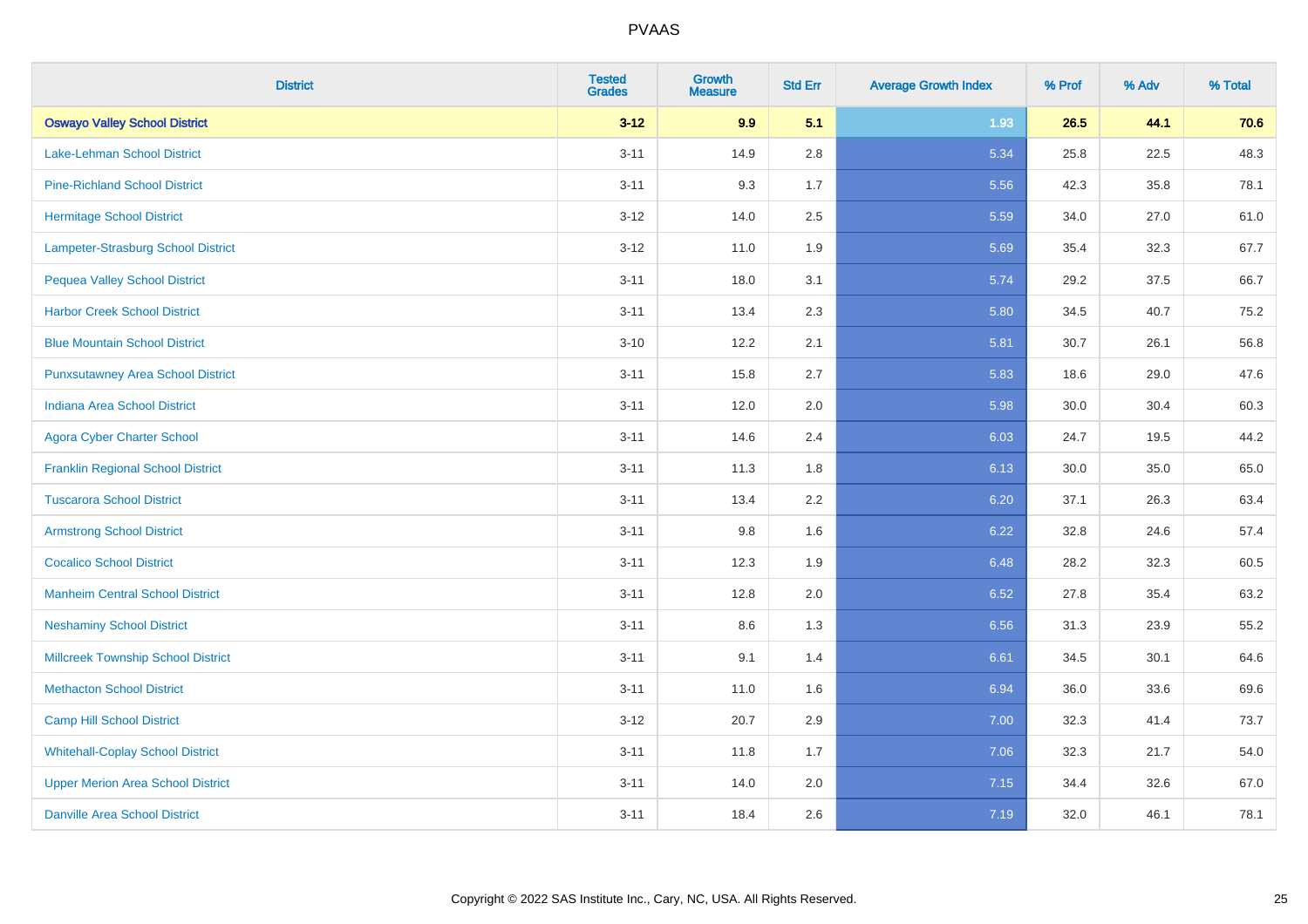| <b>District</b>                               | <b>Tested</b><br><b>Grades</b> | <b>Growth</b><br><b>Measure</b> | <b>Std Err</b> | <b>Average Growth Index</b> | % Prof | % Adv | % Total |
|-----------------------------------------------|--------------------------------|---------------------------------|----------------|-----------------------------|--------|-------|---------|
| <b>Oswayo Valley School District</b>          | $3 - 12$                       | 9.9                             | 5.1            | 1.93                        | 26.5   | 44.1  | 70.6    |
| <b>Mountain View School District</b>          | $3 - 11$                       | 24.2                            | 3.4            | 7.20                        | 45.8   | 37.3  | 83.0    |
| <b>Manheim Township School District</b>       | $3 - 12$                       | 10.9                            | 1.5            | 7.51                        | 30.9   | 31.0  | 61.9    |
| <b>East Penn School District</b>              | $3 - 11$                       | 8.9                             | 1.2            | 7.61                        | 32.8   | 26.4  | 59.2    |
| <b>Mifflin County School District</b>         | $3 - 11$                       | 12.3                            | 1.6            | 7.69                        | 35.1   | 15.1  | 50.3    |
| <b>Upper Saint Clair School District</b>      | $3 - 11$                       | 13.8                            | 1.8            | 7.86                        | 32.2   | 44.5  | 76.7    |
| <b>Peters Township School District</b>        | $3 - 11$                       | 14.1                            | 1.7            | 8.16                        | 35.2   | 41.6  | 76.8    |
| <b>Collegium Charter School</b>               | $3 - 10$                       | 21.2                            | 2.6            | 8.18                        | 25.4   | 16.4  | 41.8    |
| <b>Upper Darby School District</b>            | $3 - 12$                       | 11.2                            | 1.4            | 8.28                        | 23.8   | 11.8  | 35.6    |
| <b>Saucon Valley School District</b>          | $3 - 11$                       | 18.9                            | 2.2            | 8.48                        | 26.0   | 39.6  | 65.6    |
| <b>Southern York County School District</b>   | $3 - 11$                       | 15.5                            | 1.8            | 8.48                        | 37.6   | 29.2  | 66.8    |
| <b>Central York School District</b>           | $3 - 12$                       | 12.9                            | 1.5            | 8.64                        | 31.4   | 24.1  | 55.5    |
| <b>Marple Newtown School District</b>         | $3 - 11$                       | 20.6                            | 2.3            | 8.95                        | 31.1   | 42.7  | 73.8    |
| Palmyra Area School District                  | $3 - 11$                       | 16.2                            | 1.8            | 9.02                        | 38.8   | 34.0  | 72.8    |
| <b>Unionville-Chadds Ford School District</b> | $3 - 11$                       | 15.8                            | 1.7            | 9.12                        | 31.2   | 48.0  | 79.2    |
| <b>Wayne Highlands School District</b>        | $3 - 11$                       | 22.5                            | 2.5            | 9.16                        | 33.8   | 40.4  | 74.2    |
| Fox Chapel Area School District               | $3 - 11$                       | 17.6                            | 1.9            | 9.47                        | 22.9   | 52.0  | 74.9    |
| <b>Delaware Valley School District</b>        | $3 - 11$                       | 15.7                            | 1.6            | 9.62                        | 36.7   | 32.1  | 68.8    |
| New Hope-Solebury School District             | $3 - 11$                       | 28.8                            | 2.9            | 9.77                        | 31.6   | 50.0  | 81.6    |
| <b>Loyalsock Township School District</b>     | $3 - 12$                       | 26.7                            | 2.7            | 9.92                        | 36.8   | 35.1  | 71.9    |
| <b>Derry Township School District</b>         | $3 - 10$                       | 20.1                            | 2.0            | 10.20                       | 32.8   | 46.9  | 79.7    |
| <b>Hempfield School District</b>              | $3 - 11$                       | 13.4                            | 1.3            | 10.53                       | 29.9   | 36.8  | 66.7    |
| <b>Warwick School District</b>                | $3 - 11$                       | 21.7                            | 1.8            | 11.76                       | 27.7   | 36.3  | 64.0    |